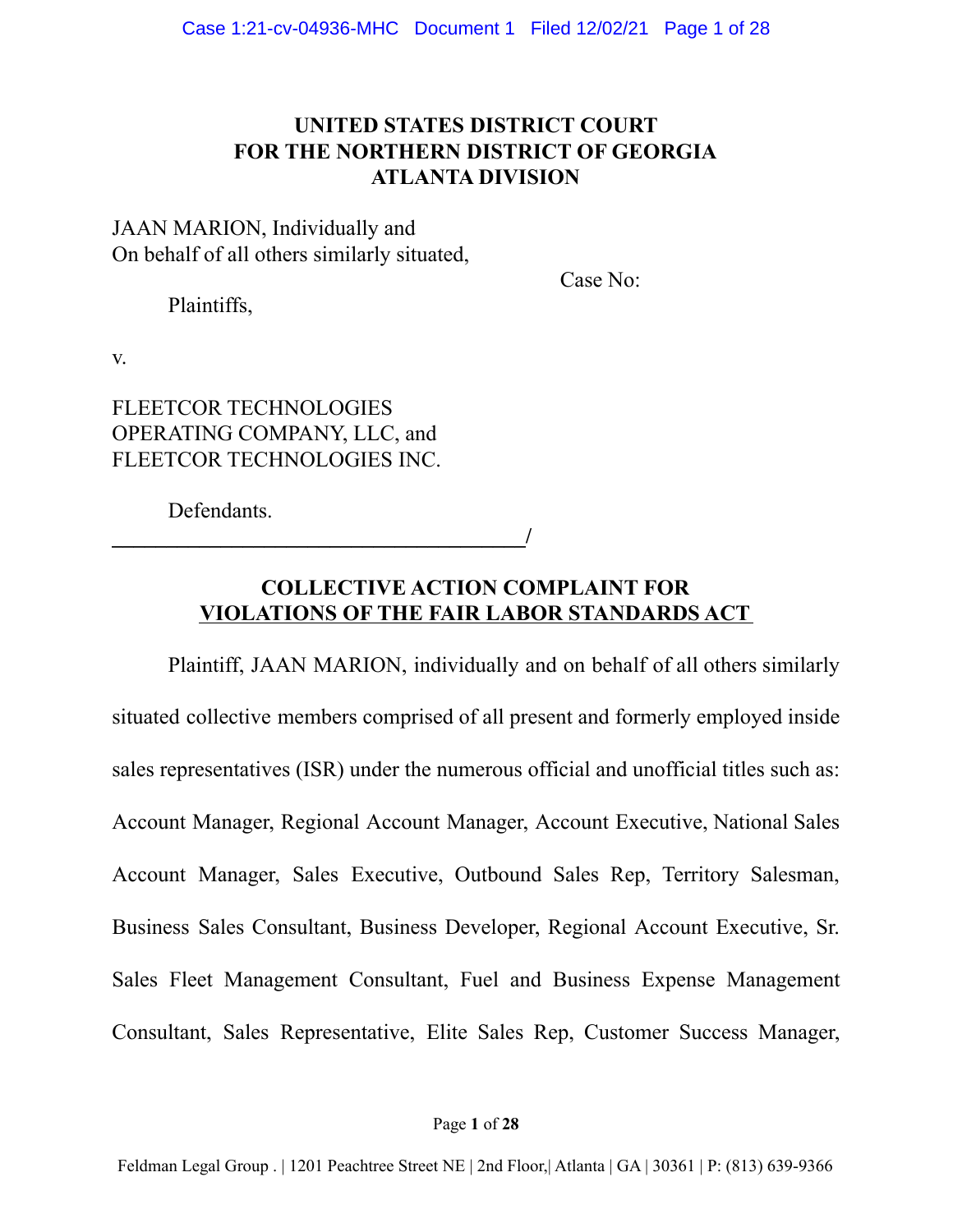etc….bring this FLSA section 216b collective action to recover underpaid and unpaid overtime wages owed to them by Defendants, FLEETCOR TECHNOLOGIES OPERATING COMPANY LLC and FLEETCOR TECHNOLOGIES INC. (HEREINAFTER "Fleetcor" or Defendants) as a result of Fleetcor's unlawful actions and schemes to avoid paying overtime wages in violation of the Fair Labor Standards Act ("FLSA"). Plaintiff states and alleges as follows:

## **JURISDICTION AND VENUE**

1. This Court has original jurisdiction to hear this Complaint and to adjudicate the claims stated herein pursuant to 28 U.S.C. Section 1331 because this action asserts claims arising under federal law, the FLSA, 29 U.S.C. Section 201, *et seq*.

2. Venue is proper in this District, pursuant to 28 U.S.C. Section 1391, because the Defendant resides in this District with principal offices located in this district, and because a substantial part of the events or omissions giving rise to the claims occurred in this District.

## **PARTIES**

3. Plaintiff, JAAN MARION, is a resident of the State of Georgia, resides in this District and is a current employee of Defendant.

#### Page **2** of **28**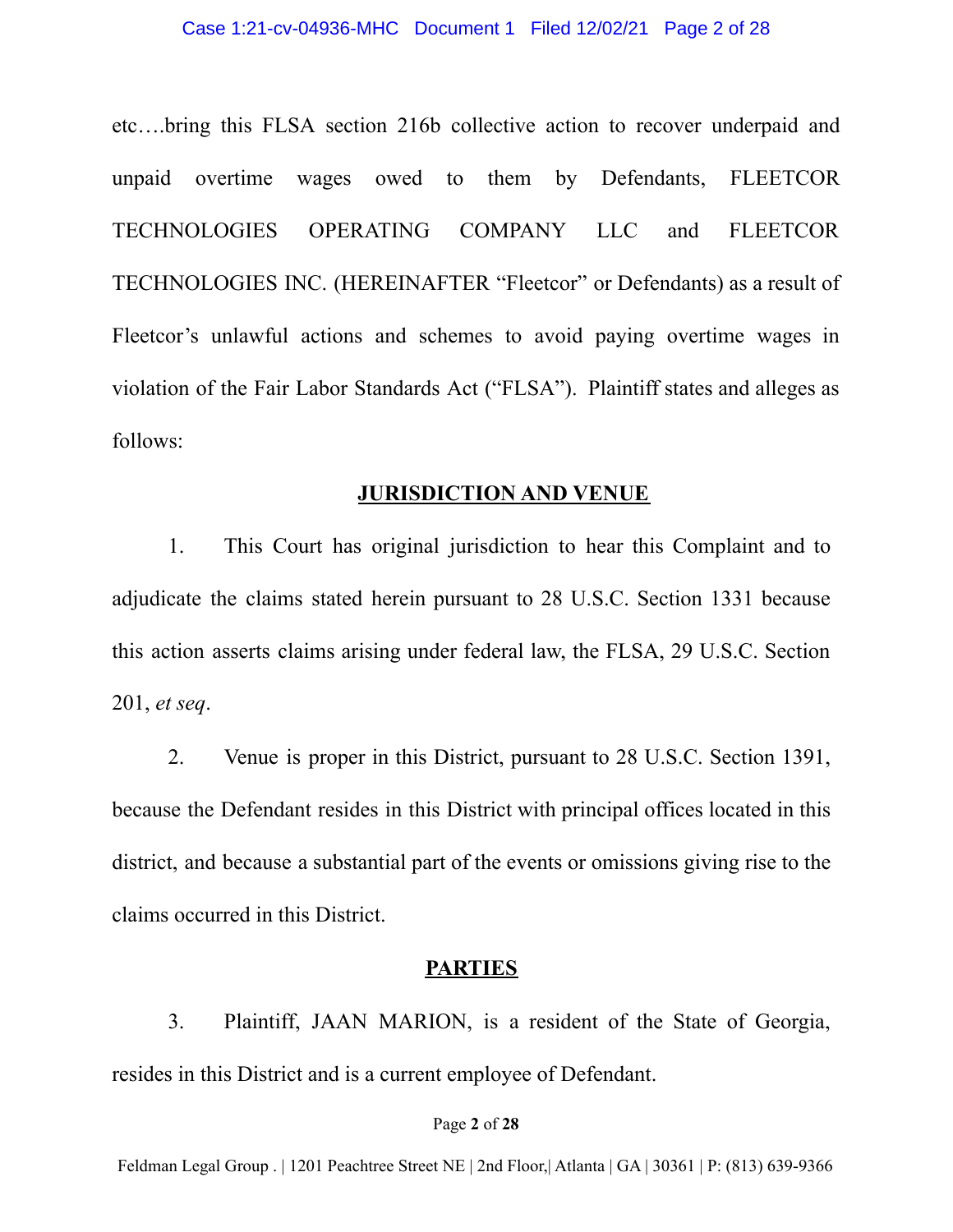#### Case 1:21-cv-04936-MHC Document 1 Filed 12/02/21 Page 3 of 28

4. MARION began his employment with Defendants jointly and concurrently in February 2019 as a contracted employee, and then became a full time direct employee under the title of Outbound Sales Representative on or about May 21, 2019 and has continued his employment working in the Norcross office, and remotely as an inside sales representative engaged in fuel card sales. Plaintiff's current job title with Defendant is ISR - Outbound III

5. Plaintiff's offer letter from Fleetcor reflects the hiring company was Fleetcor Technologies Inc. with the Norcross, GA office, although Plaintiff was paid by the wholly owned subsidiary Fleetcor Technologies Operating Company LLC. Regardless, Plaintiff and all similarly situated ISR were subject to the same Fleetcor: employee manual, rules, procedures and policies, which did not differentiate between the 2 respective Defendants or have separate policies, procedures for employee manuals.

6. Further, all the marketing and sales activities of the Plaintiff were on behalf of the 2 Fleetcor Defendants jointly and concurrently under the singular Fleetcor brand and company name, and without distinguishing or differentiating the 2 individual corporate entities.

7. Eventually, Plaintiff was assigned or given the job title of "Elite

#### Page **3** of **28**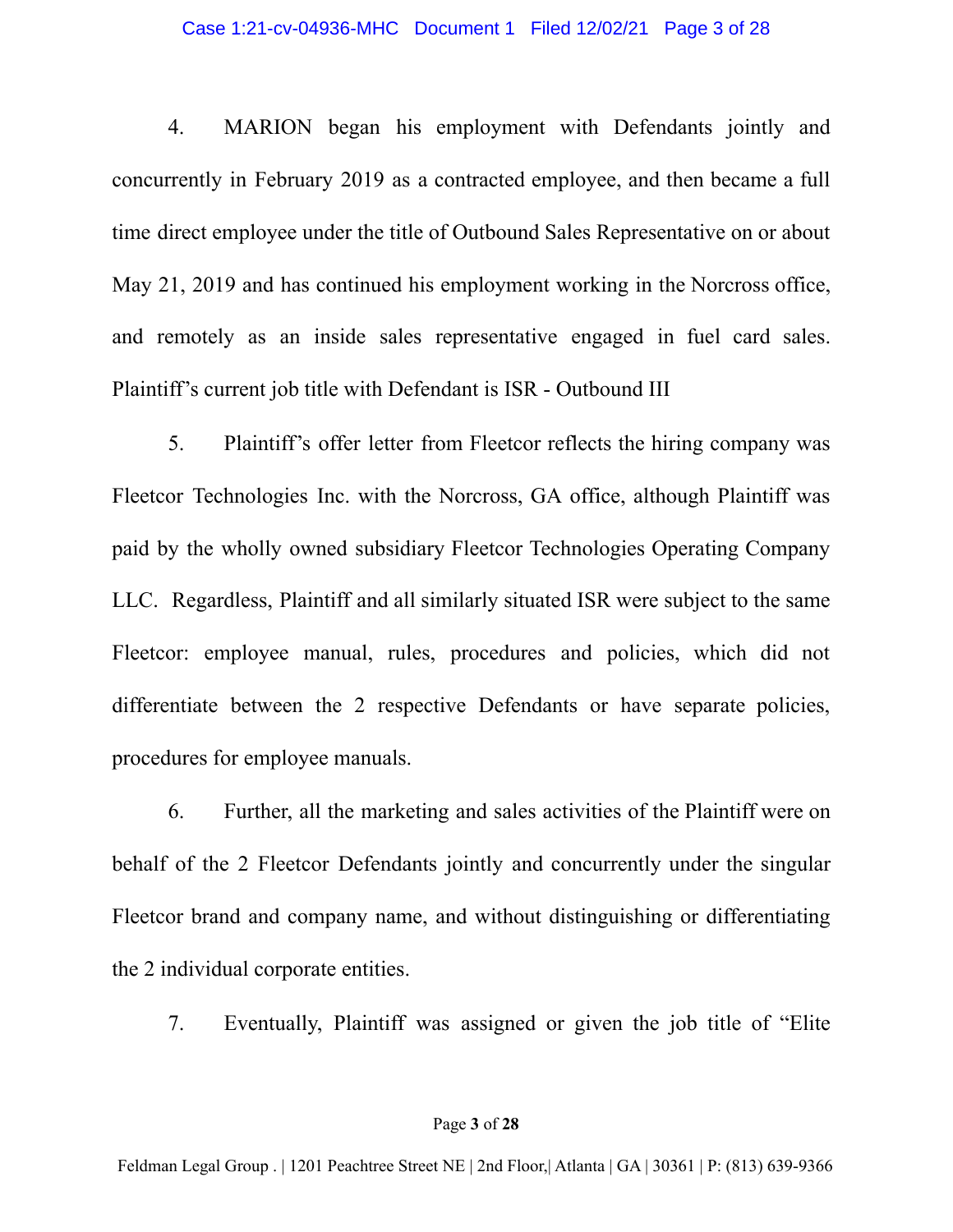#### Case 1:21-cv-04936-MHC Document 1 Filed 12/02/21 Page 4 of 28

Sales Representative," and his paystubs reflect the title or position as Sales Representative III.

8. Defendant Fleetcor Technologies Inc. is a publicly traded foreign multi-billion dollar corporation trading under the symbol (FLT) with its principal place of business located at 109 NORTHPARK BLVD STE 500, COVINGTON, LA, 70433-5097, USA (formerly at 5445 Triangle Parkway, Suite 400, Norcross, Georgia, 30092). Defendant may be served through its designated registered agent: ERIC DEY, 3091 GOVERNOR LAKE DR BLDG 100, NORCROSS, GA, 30071, USA or at its corporate office in Norcross, Georgia.

9. Defendant Fleetcor Technologies Operating Company LLC, is a wholly owned subsidiary of FLT with an identical corporate and principal office located at 5445 Triangle Parkway, Suite 400, Norcross, Georgia, and may be served by its designated registered agent: Corporation Service Company, 2 SUN COURT, SUITE 400, PEACHTREE CORNERS, GA, 30092, USA.

10. Fleetcor Technologies Operating Company LLC is a wholly owned subsidiary of the publicly traded Fleetcor Technologies Inc. (symbol FLT) that has annual revenues that exceed \$500,000.00 per annum.

11. Upon information and belief, the subsidiary, Defendant Fleetcor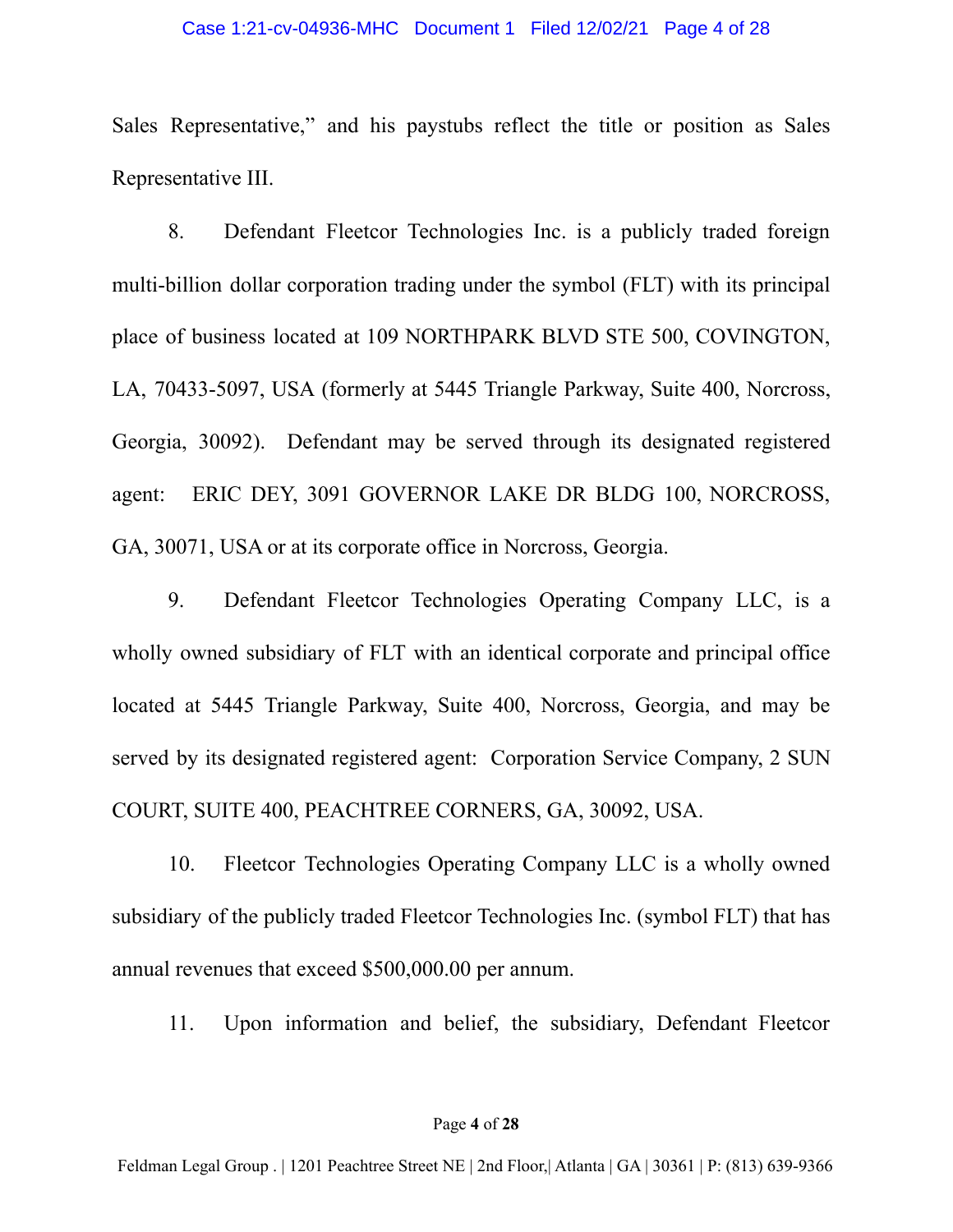Technologies Operating Company LLC is merely a paper name, or company in name only, whereas the Defendants operate as a single, integrated business enterprise, sharing officers, offices and managing employees and selling its products as if a single, integrated company under the Fleetcor name.

12. Defendants are subject to the jurisdiction of the FLSA as a covered Employer, as Defendants engaged in interstate commerce and earnings exceeding \$500,000 in each of the related prior 3 years, and it employs thousands of employees.

13. Plaintiff, and all those similarly situated, are current and former employees of Fleetcor within the meaning of the FLSA, and Fleetcor employed them within three (3) years of the date this Complaint was filed.

14. Marion has incurred unpaid overtime hours throughout the past 3 years preceding the filing of this lawsuit, similar to the ISR who made claims against Fleetcor over the past 6 years in such similar FLSA individual and class and collective actions such as: *Jones and Bridgeforth v. Fleetcor*, case No. 1:15-cv-20455-KMM; *Green v. Fleetcor*, 1:17-cv-03575-LMM; *Mitchev and Sellers v. Fleetcor Operating Company LLC*, Case No. 1:15-cv-03586-LMM; *Miller v. Fleetcor*, Case No. 1:13-cv-02403-SCJ; *Joshua Walker v. Fleetcor Operating Company LLC et al*, Case No. 1:16-cv-02003-CAP; *Taylor v. Fleetcor*

#### Page **5** of **28**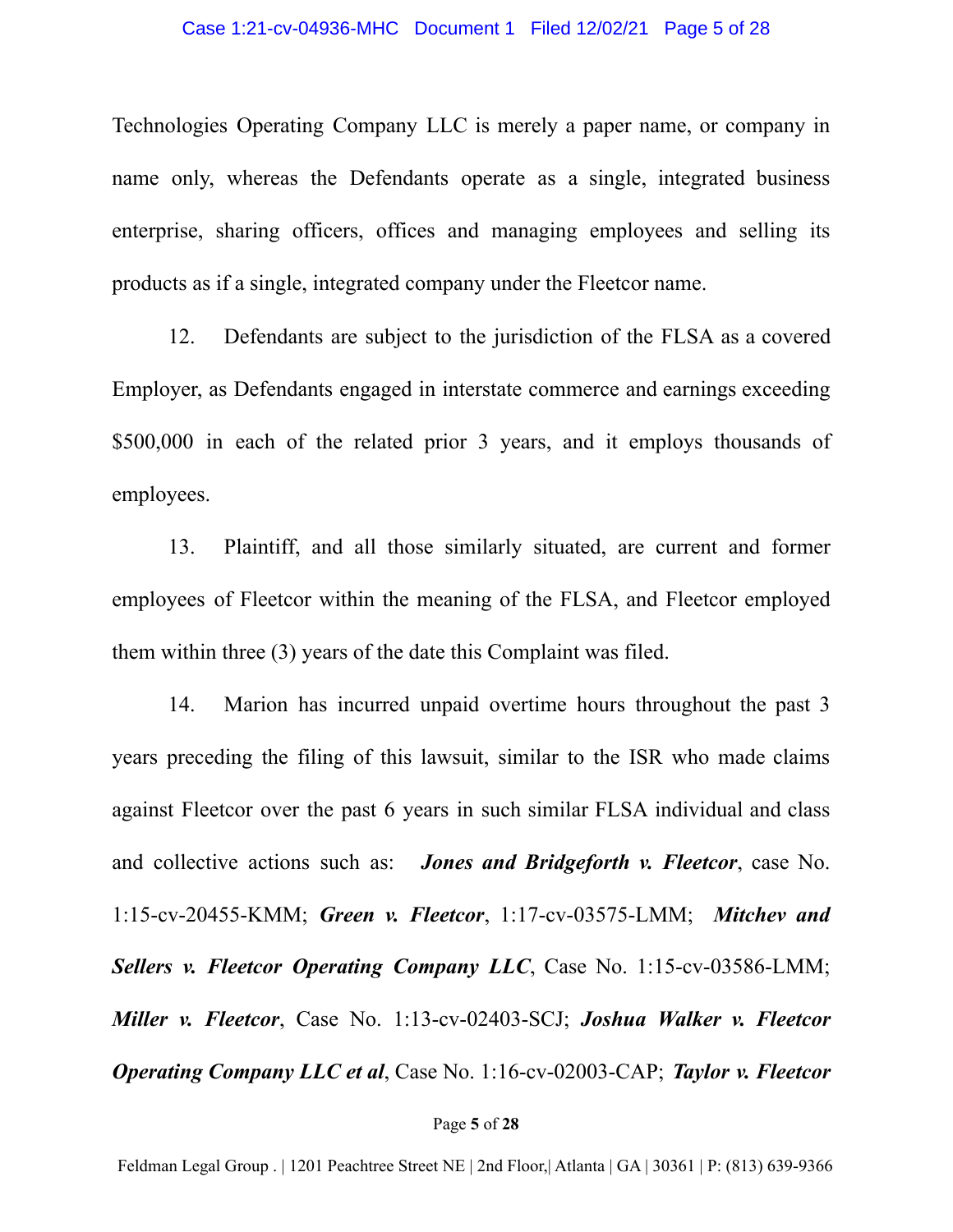*Technologies Operating Company*, *LLC*, Case No. 1:16-cv-03737-LMM; *Hill v.*

*Fleetcor Technologies Operating Company, LLC*, Case No. 1:17-cv-01324-WSD; and the pending FLSA case for Call Center CSR employees in the case of *Morrison v. Fleetcor Technologies Operating Company*, *LLC,* Case No. 1:21-cv-03950-TWT.

15. Thus, Fleetcor is no stranger to being sued for its unlawful pay practices and numerous schemes to avoid paying overtime wages to its employees, especially to ISR, including Plaintiff Marion.

16. Moreover, Fleetcor and its CEO are presently engaged in a very serious and complex lawsuit filed against them by the FTC, pending in the case of *FTC v. Fleetcor Technologies Inc.*, Case No. 1:19-cv-05727-AT.

### **FACTUALALLEGATIONS**

17. Fleetcor employs inside sales representatives, upwards of 350 or more, working in multiple offices in Georgia, selling gas or fuel cards to businesses in what is referred to as B2B sales. Plaintiff and other ISR solicit to sell fuel cards to businesses without regards to geographic location across the U.S.

18. Upon information and belief, Defendants also maintained a sales force of similar employees working from offices in Tennessee and Phoenix, Arizona, Chicago, Wichita, Kansas and otherwise working remotely and reporting

#### Page **6** of **28**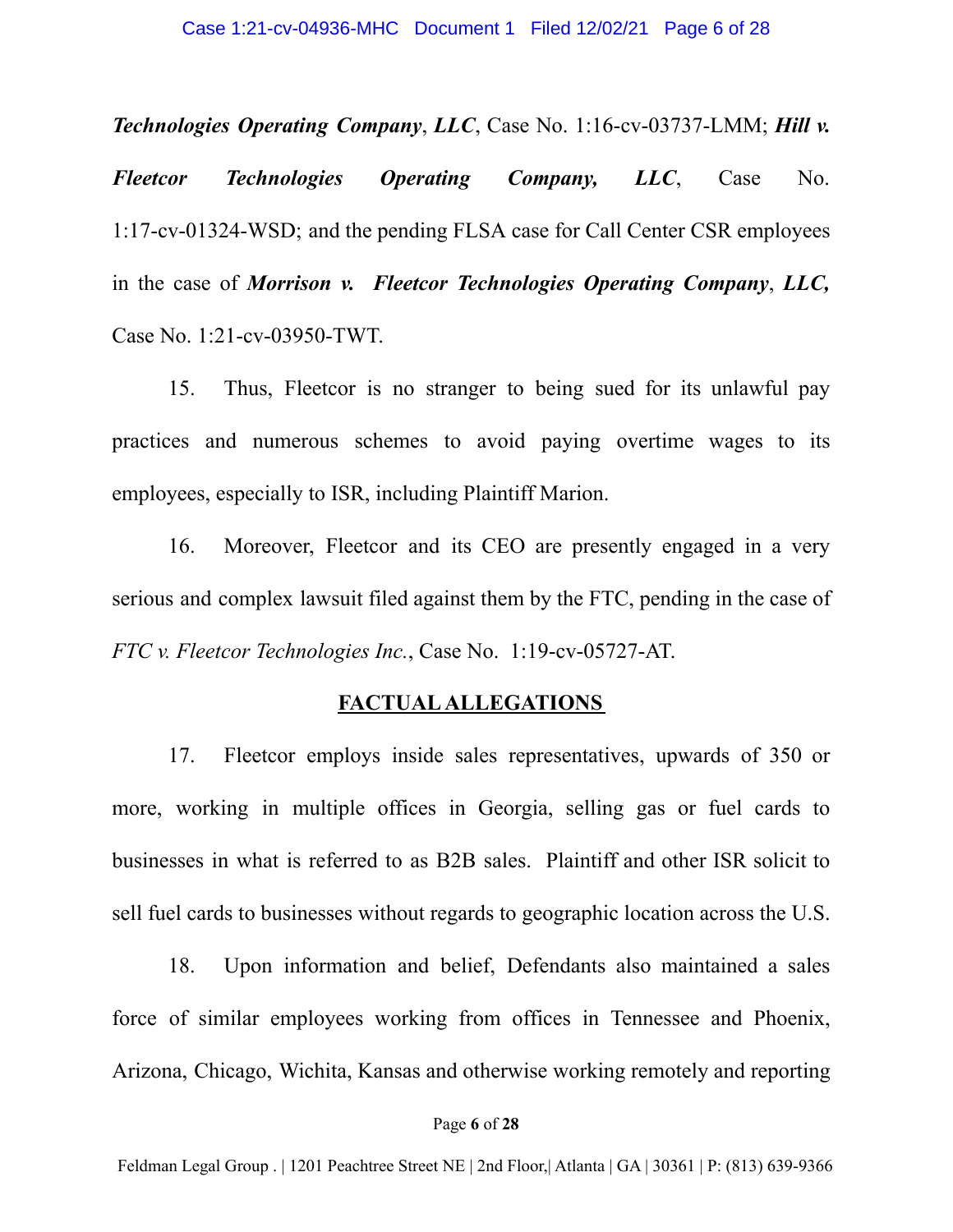to any one of these various offices.

19. Fleetcor provides fuel cards and workforce payment products to businesses, commercial fleets, oil companies, petroleum marketers and government entities throughout the United States.

20. At all times relevant to this Complaint, Marion and those similarly situated, worked for Fleetcor as inside sales representatives under various and numerous job titles used interchangeably to describe persons whose primary job duties and functions are to sell Defendants' products and services from within Defendants' office in Norcross Georgia, and/or the Defendants' Atlanta office located at 5430 METRIC PLACE BUILDING 300, Peachtree Corners, GA 30092, or working remotely from their homes throughout the U.S.

21. Plaintiff Marion, and those similarly situated, worked as hourly, non-exempt employees also entitled to earn monthly commissions based upon gallons charged to fuel cards.

22. Fleetcor paid out commissions to Marion and all ISR on a monthly basis, 30 days in arrears.

23. Plaintiff's annualized base pay was or is now, in the range of \$43,000 per year, but Plaintiff, and other ISR in many monthly work periods of time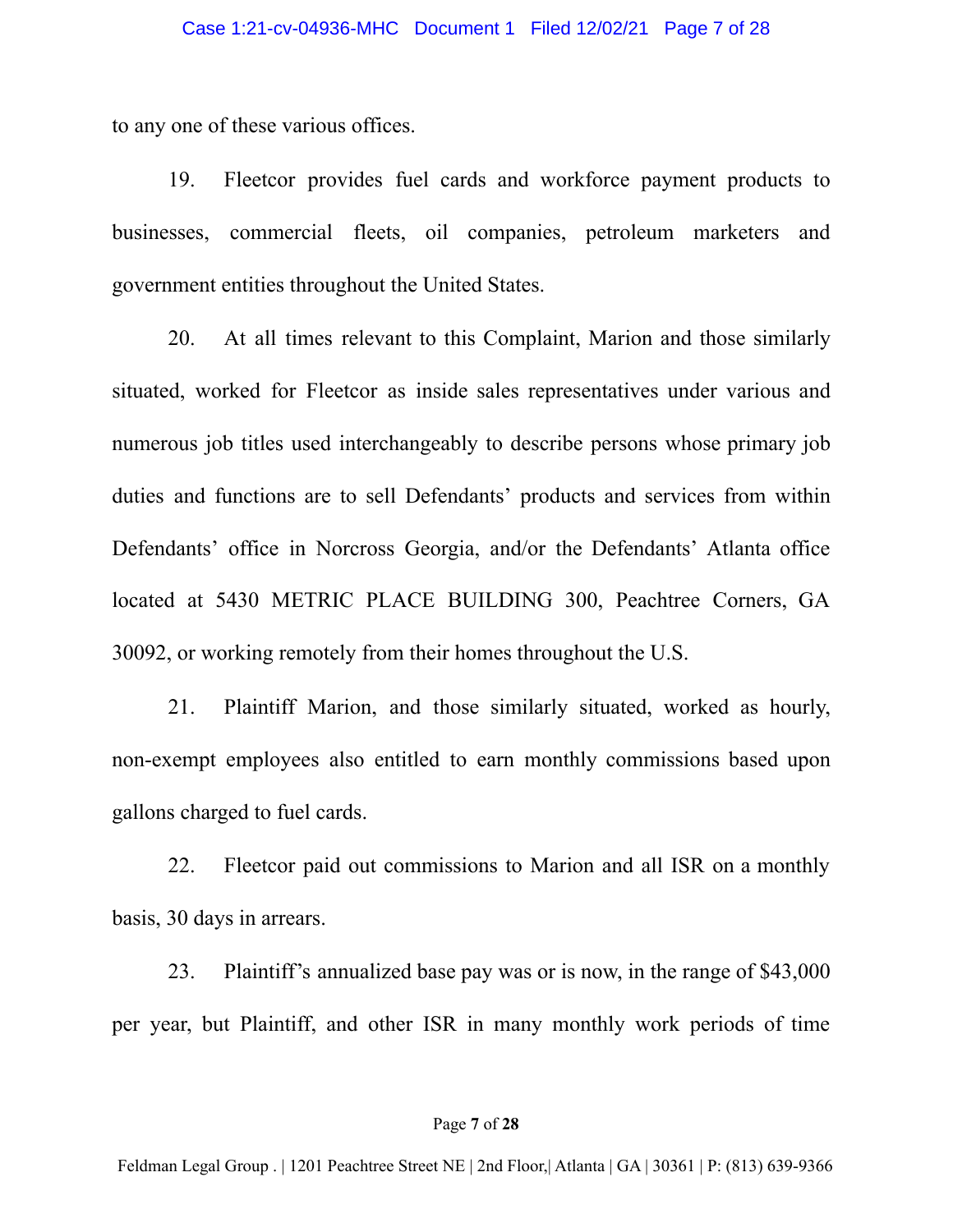earned equal or greater amounts in commissions.

24. Plaintiff Marion and those similarly situated worked over forty (40) hours routinely and with Fleetcor's knowledge and behest throughout their employment with Fleetcor.

25. During the hiring process, Fleetcor, through its managers, represented to Plaintiffs and those similarly situated, that the job was a "forty (40) hour per week position".

26. Plaintiff Marion, when hired, was lead to believe he was going to be able to meet sales requirements, and Key Performance Indicators (KPI), meaning certain performance metrics like x amount of talk time, x number of dials, x number of sold applications for its fuel cards on a weekly basis by just working only a 40 hour work week.

27. However, very soon after being hired, it became clear to Plaintiff that to meet and exceed sales goals, KPI, and to maximize commissions, working more than 40 hours in a week, especially towards the end of a month, was the norm and paramount for success and even continued employment.

28. To say that Fleetcor operated its sales department or division as a boiler room type sales environment is an understatement. Employees were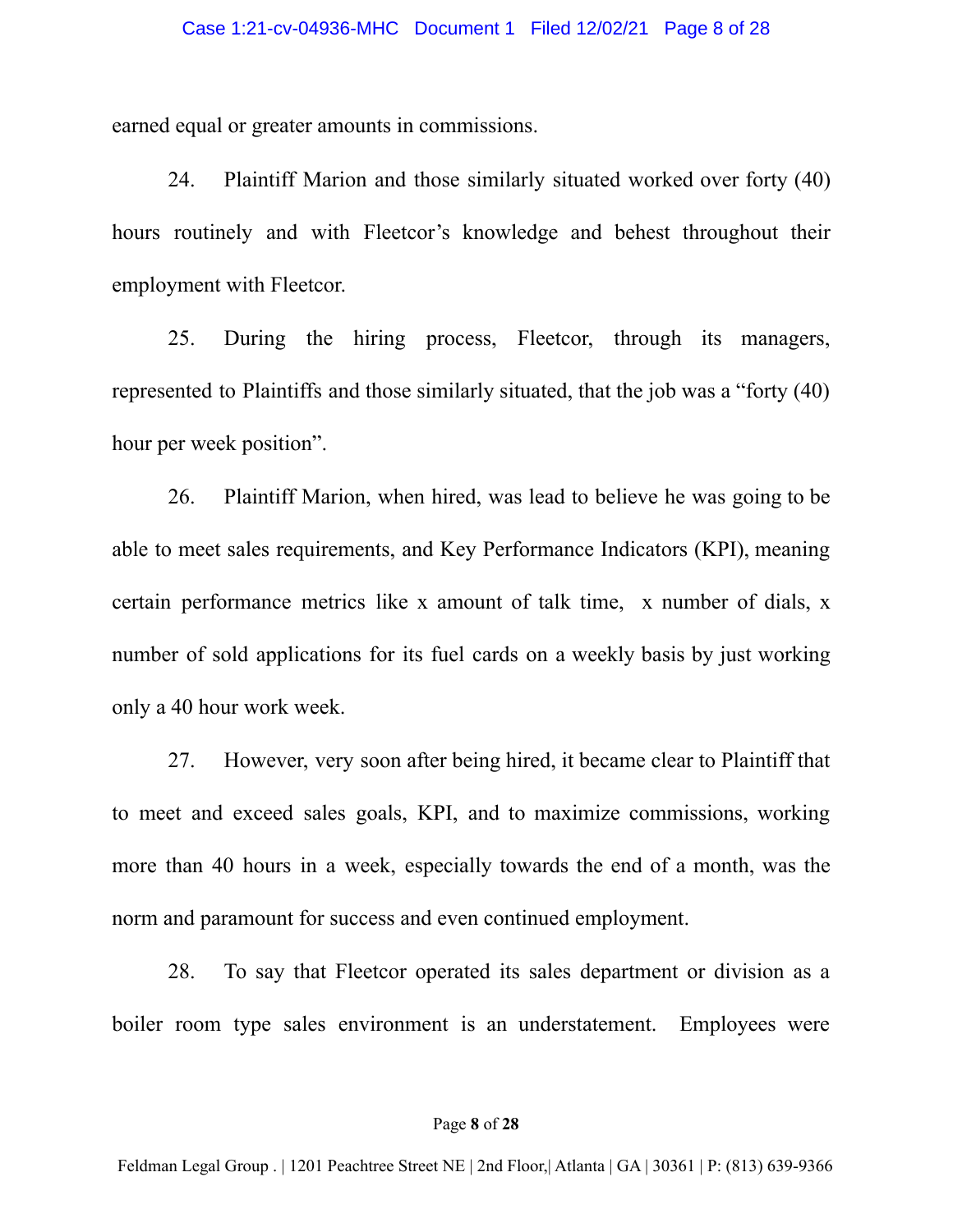#### Case 1:21-cv-04936-MHC Document 1 Filed 12/02/21 Page 9 of 28

routinely escorted out without warning for not hitting sales goals, sales targets or KPI. The general rule was to produce and do what it takes to produce or be subjected to disciplinary action, including and up to termination.

29. Moreover, there was little if any room for advancement or promotion, even when being a sales leader who earned praise and accolades or awards, like president's club etc. Plaintiff even inquired and sought to apply for promotion and advancement opportunities, but was essentially told that he was too good a sales employee to be moved up.

30. Beginning in 2014, Keith Miller, another inside sales representative filed an FLSA collective action making very similar allegations as alleged here such as suffering to work off the clock overtime hours without being paid for all such hours, let alone any premium.

31. As a result of the *Miller v. Fleetco*r case, eventually, on some date uncertain, perhaps in the year 2016, Fleetcor for the first time instituted a time tracking system and program called "dayforce", which is in place up to the present.

32. Regardless of the process, procedure, or system, prior to instituting the Dayforce system, Defendants willfully violated the FLSA by not tracking and

#### Page **9** of **28**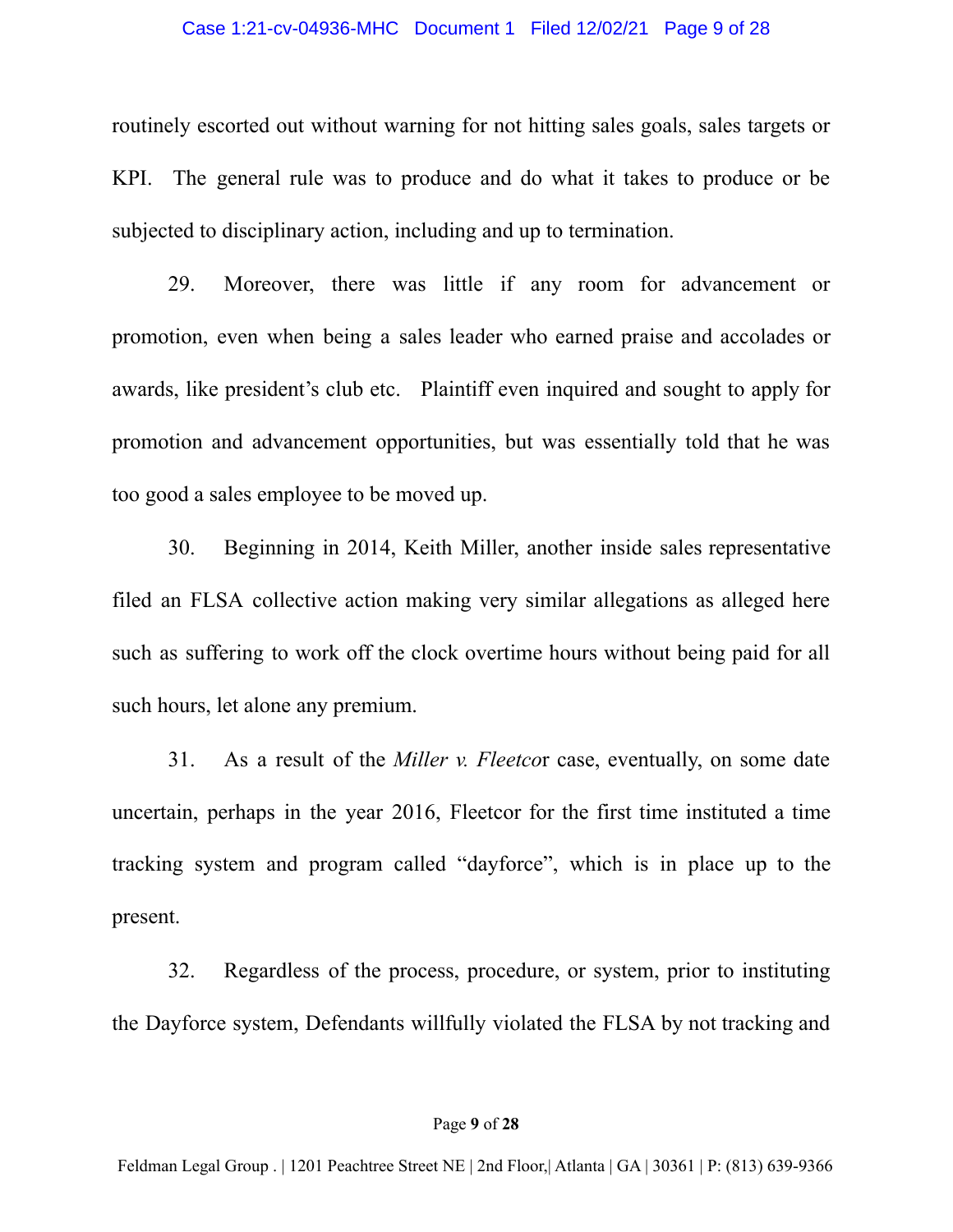#### Case 1:21-cv-04936-MHC Document 1 Filed 12/02/21 Page 10 of 28

recording the times the NON-EXEMPT inside sales representatives actually worked.

33. Despite Fleetcor's use of Dayforce and other actions, Fleetcor, by and through its managers and HR employees, has known that ISR have continued to work off the clock, and work through meal breaks or less than bona fide meal breaks, as well as working on weekends and away from the office.

34. Upon information and belief, Defendants historically and through the present monitored all phone calls, emails, computer logins and access times and have been aware for years of off the clock work, ISR working through meal breaks or taking less than a bona fide 30 minute meal break.

35. Plaintiff worked overtime hours during one or more work weeks as to which his manager shaved/edited off overtime hours at the direction and instruction of upper management under a company scheme to minimize and/or avoid paying overtime wages.

36. Plaintiff complained to management and Human Resources, who swept it under the rug, never paying him the wages and never actually completing a real investigation into this time shaving unlawful pay practice. Thus, Defendants ratified, approved, and sanctioned managers shaving off overtime

#### Page **10** of **28**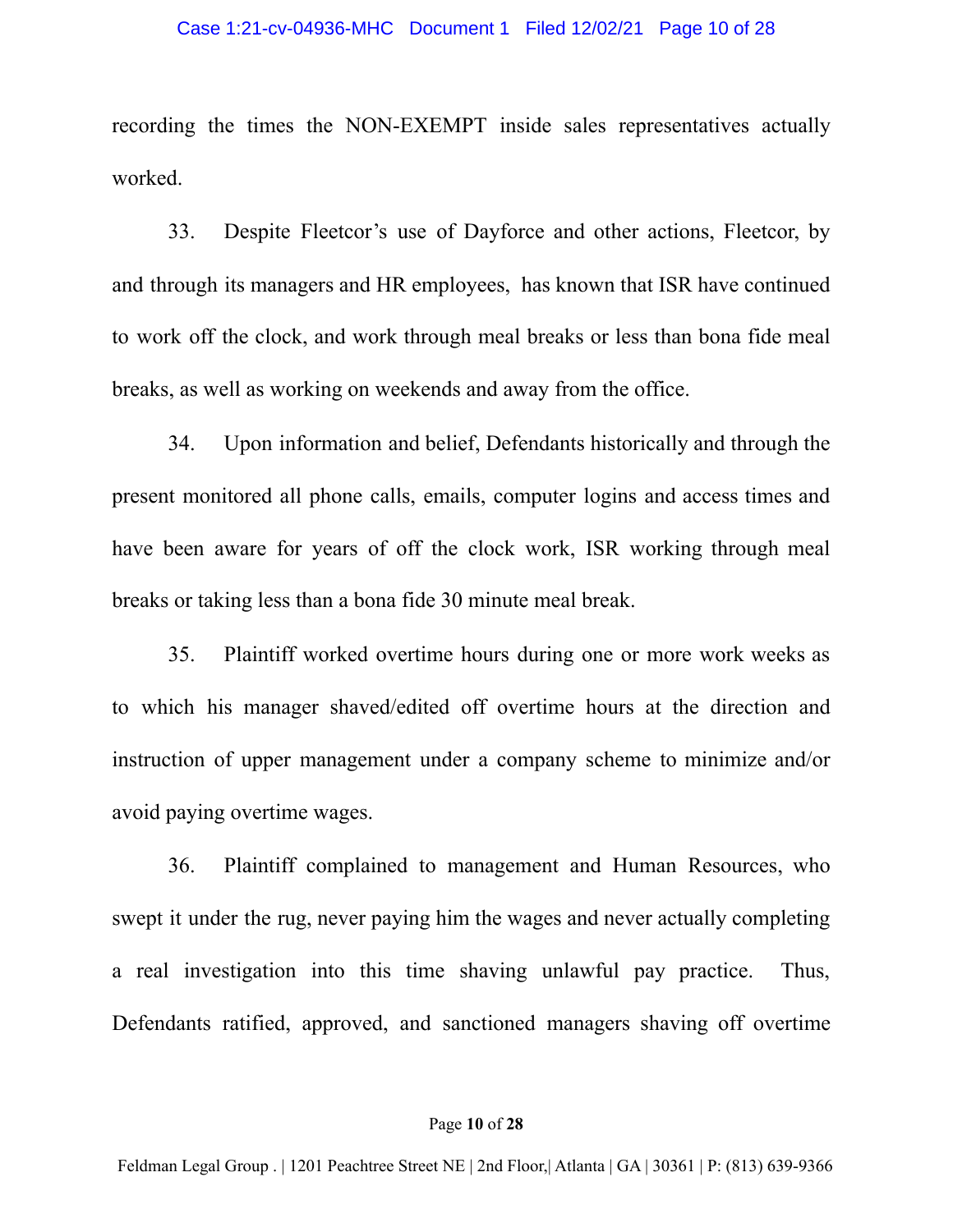hours as a company practice.

37. Plaintiff Marion and other ISR also worked overtime hours off the clock, including working after the ending shift time and on weekends with the knowledge, behest and even instructions of his manager and Fleetcor.

38. Thus, Plaintiff, and all other inside sales representatives, routinely worked over 40 hours without any pay or compensation, and Fleetcor maintained a common unlawful pay practice and policy of not paying overtime wages to them.

39. Even through Defendants finally instituted a system of just electronically inputting or logging in hours, Fleetcor, through its managers, instructed employees that they were not to records more than 40 hours in any week, more than 80 hours in each 2 week period, and only to record 8 hours for each full day worked unless expressly authorized, but, meanwhile, encouraged, permitted and even instructed ISR to work extra hours off the clock to meet sales goals and KPI.

40. Plaintiff and other ISR were subjected to meetings with managers after the ending shift time and while off the clock which could last 20 minutes. Plaintiff was not permitted to clock back in for these meetings.

#### Page **11** of **28**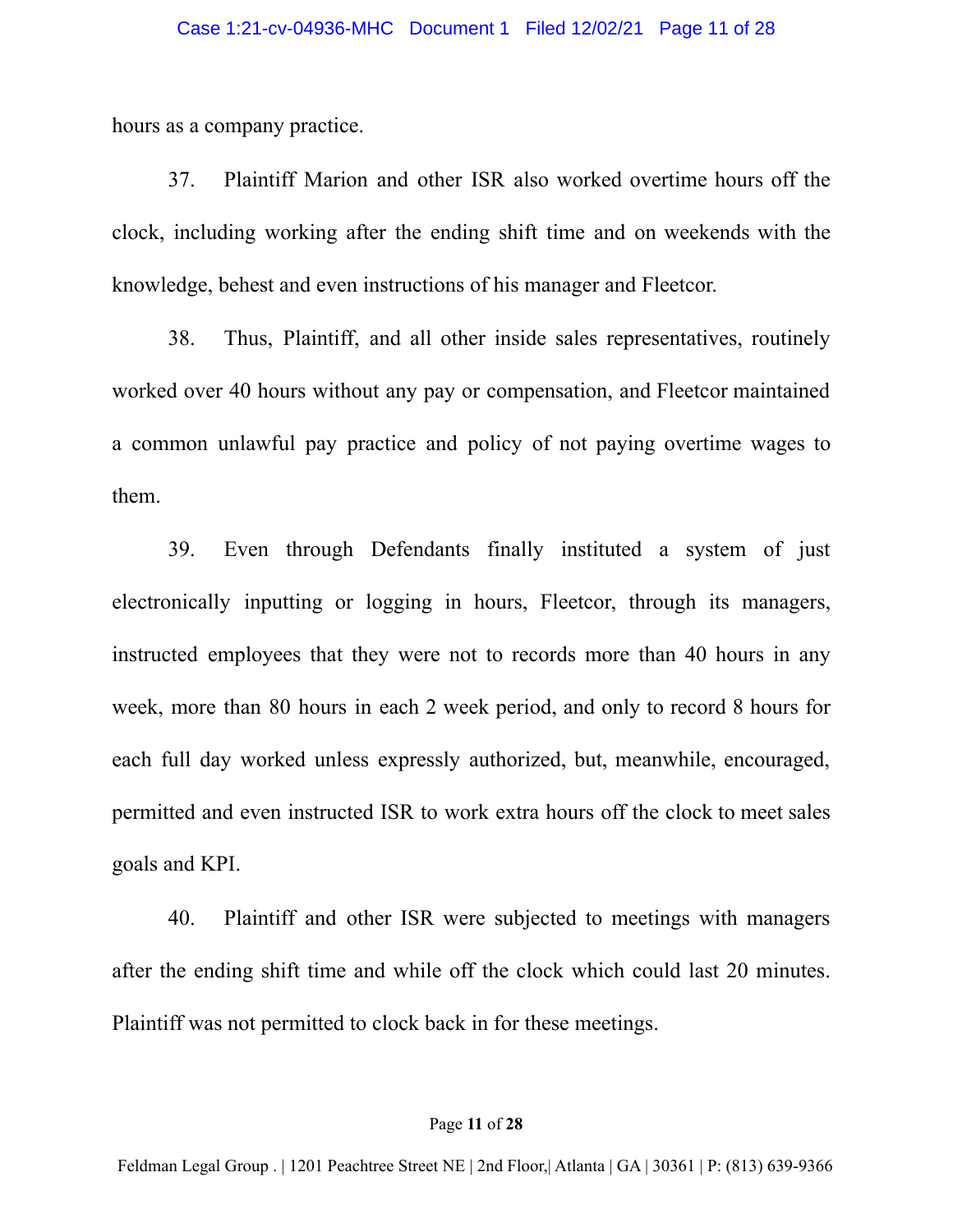41. Plaintiff and other ISR were instructed at times not to leave the office and stay off the clock working until someone sold an application or they hit a certain sales goal, and similarly were told to work on weekends off the clock to hit sales goals.

42. Plaintiff and the class of similarly situated employees regularly and routinely worked over forty (40) hours each week with Fleetor's knowledge and behest throughout their employment with Fleetcor.

43. Shortly after his employment began, Plaintiff's superiors began to pressure, urge and encourage him and all other inside sales representatives to work beyond the scheduled 40 hours, including coming in early, staying late and working through lunches in order to meet goals and quotas and maximize sales.

44. Fleetcor's managers encouraged and pressured Plaintiff and those similarly situated to work as many hours as necessary to meet sales production numbers and it became very clear that to succeed and maximize compensation and commissions, working overtime hours was necessary and the norm.

45. Plaintiff was also made to believe through representations by Fleetcor that there was no minimum lunch break time he had to take, and on numerous times, Plaintiff worked through much or all of the 1 hour provided

#### Page **12** of **28**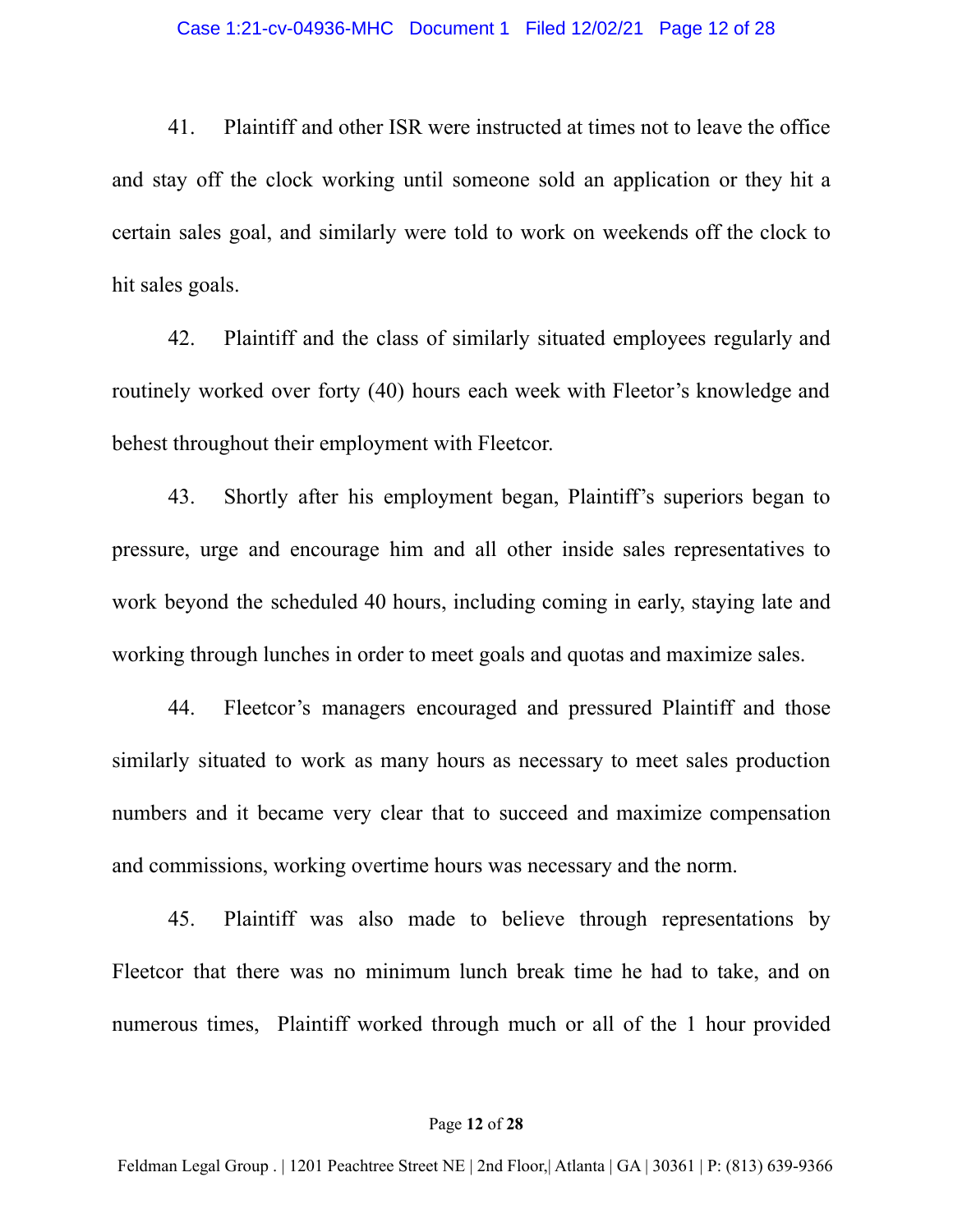meal break, on and off the clock.

46. During some clocked out meal breaks, Plaintiff was commanded by his manager to work.

47. Plaintiff was unfamiliar with the Fair Labor Standards Act and its regulations, including the requirement that when working a full day, if he and other hourly paid employees were not afforded a 30 minute, uninterrupted meal break that they were legally entitled to be paid that 30 minutes of time, even when doing so puts such time as overtime hours.

48. On other occasions, Plaintiff had to take very short lunch breaks, such as 20 minutes or less, and was never advised or apprised by Defendants that absent a 30 minute uninterrupted meal or lunch break, he was legally entitled to be paid this entire 30 minute time, all of which would be overtime hours.

49. Further, even when Fleetcor permitted Plaintiff to work on the clock and report overtime hours to be paid premiums, Defendants willfully underpaid Plaintiff and all other ISR by failing to include the value of commissions in the regular rate and not the overtime rates paid, and instead, Fleetcor solely underpaid overtime premiums to Marion and all other ISR, even when paid.

50. Fleetcor never explained to Plaintiff and all other ISR that upon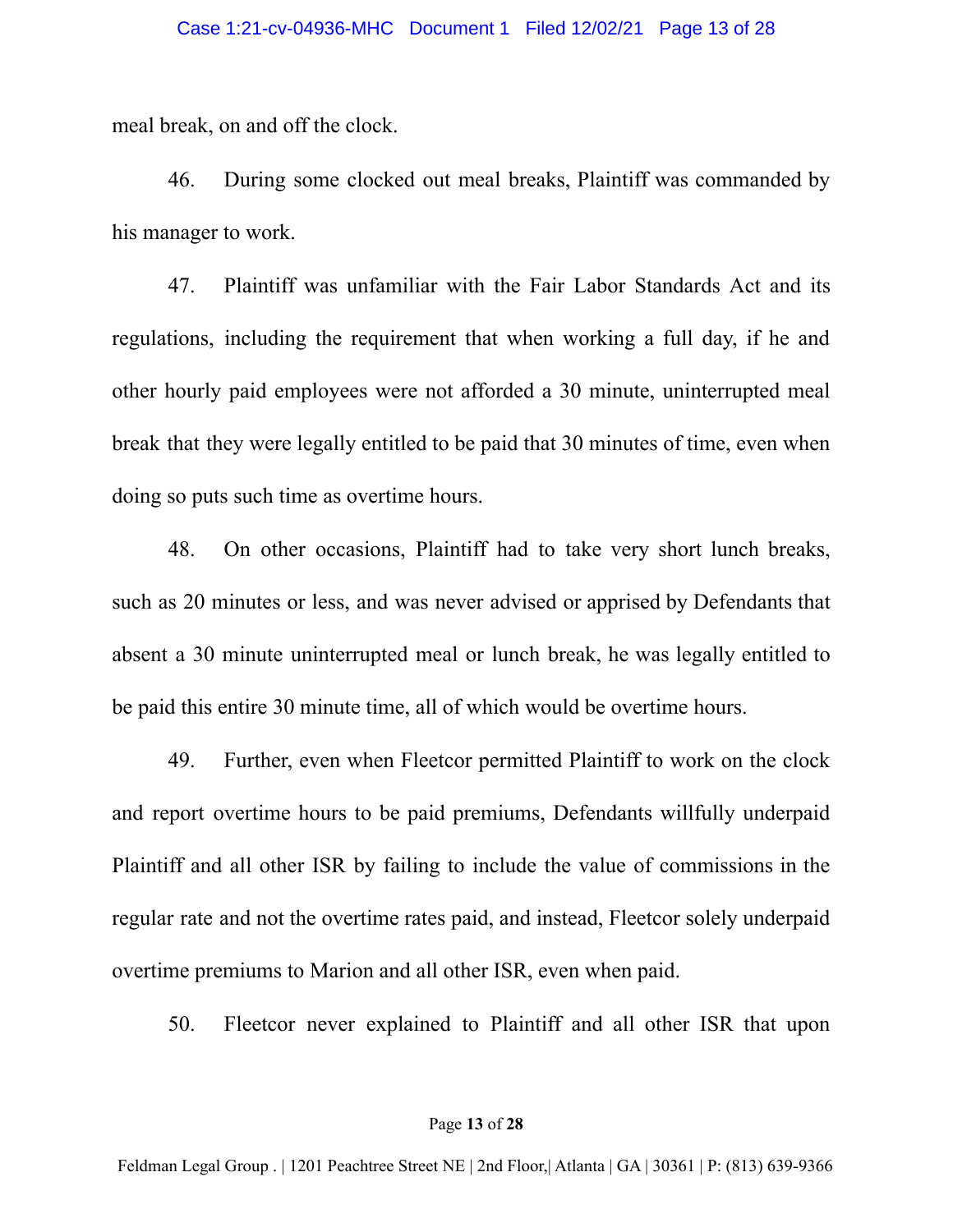#### Case 1:21-cv-04936-MHC Document 1 Filed 12/02/21 Page 14 of 28

determining their monthly commissions and issuing payment, Fleetcor was required to go back to that preceding month and supplement the prior overtime wages paid with a sure up or true up of the additional overtime pay owed because of the vale of the commissions paid out.

51. Why did Fleetcor only pay overtime premiums based upon time and  $\frac{1}{2}$  the base hourly rate and not include the commissions in the overtime rates? Because adding in the commission took time, effort, complex calculations and labor or administrative costs for the work, but primarily because it would cost the company millions of dollars in additional labor costs.

52. Initially, there were no time tracking methods used by the Defendants to track time worked by Plaintiff and those similarly situated in the offices.

53. Later, Fleetcor introduced a paper-based time tracking system. Plaintiff and all other sales representatives were required to fill in blank spaces on timesheets provided by Fleetcor but which were false, inaccurate and also continued to provide a means for Fleetcor to discourage reporting of overtime hours worked.

54. Fleetcor let it be known of a De Facto policy against paying overtime hours, and any extra time is on them or "off the clock". Thus, Plaintiff found no

#### Page **14** of **28**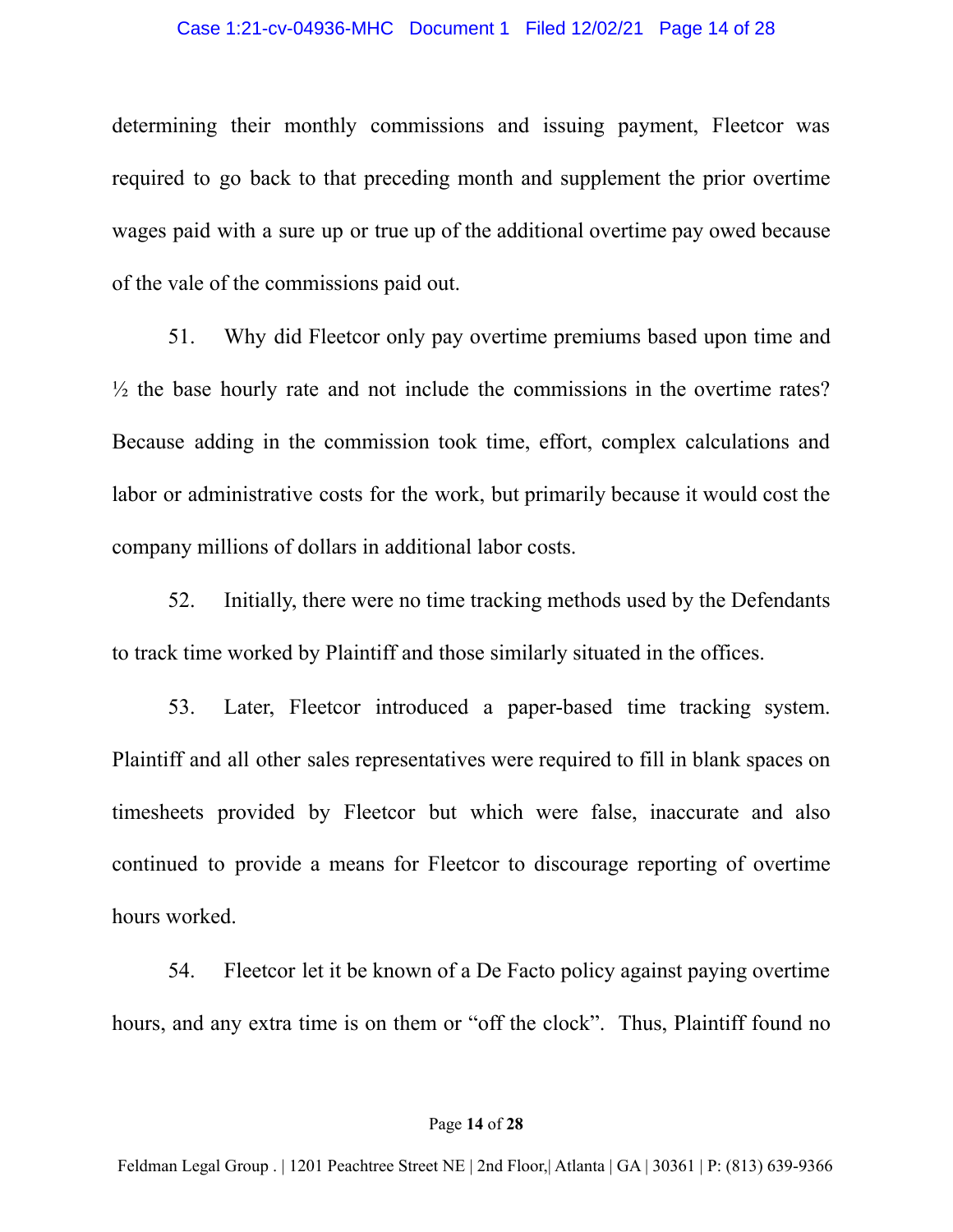#### Case 1:21-cv-04936-MHC Document 1 Filed 12/02/21 Page 15 of 28

reason to even attempt to record the overtime hours, as it was made absolutely clear to them, overtime hours would not be paid, and attempting to input or put down overtime hours was against policy.

55. ISR were discouraged by Fleetcor of working on the clock and reporting overtime hours and against making any complaints of not being properly paid overtime wages in order to keep their jobs.

56. It was made clear to ISR by management that they should be more concerned with keeping their jobs by hitting goals and KPI and maximizing their commissions than in making waves and complaints about unpaid overtime hours, which they saw as futile and contrary to their careers or jobs with the company.

57. Upon information and belief, Fleetcor also created an environment of fear for ISR about complaining about wage claims, as most of the ISR who participated in prior wage lawsuits or made claims themselves found their careers at Fleetcor over or were involuntarily terminated from employment.

58. Defendants made it clear to Plaintiff and all other sales representatives that production, sales and hitting KPI goals of phone calls, appointments and applications were the prime objectives and that they were to work as many hours as necessary to meet these goals and numbers or they would

#### Page **15** of **28**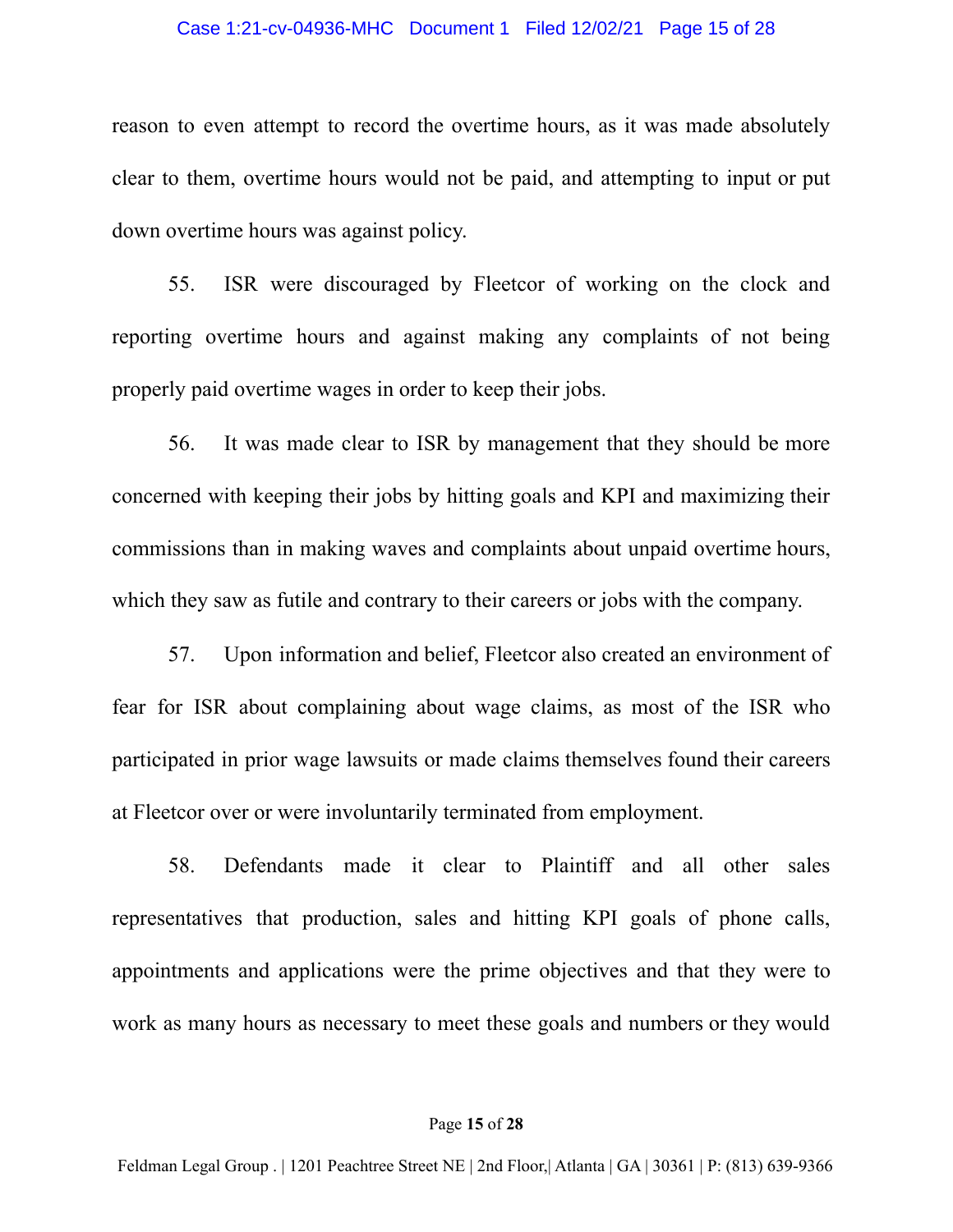be terminated as employees.

59. The ISR's commission was also tied to the customers' continuous use of the Fuel Cards and maintaining happy and satisfied customers.

60. This also became a second, serious problem of unpaid overtime hours, as Plaintiff and all others similarly situated all found it necessary in order to service their customers and maintain their commissions, they had to respond to telephone calls and sometimes emails after business hours, in the evenings, and on weekends, all of which were off the clock.

61. Plaintiff's managers knew that Plaintiff and many of the inside sales representatives were all working "on call", by taking phone calls on their cell phones after 5pm, outside of the office on nights and on weekends.

62. Even after the Complaints and Collective Actions of *Jones and Bridgeforth v. Fleetcor*, case No.1:15-cv-20455-KMM; *Green v. Fleetcor*, 1:17-cv-03575-LMM; *Mitchev and Sellers v. Fleetcor Operating Company LLC*; Case No 1:15-cv-03586-LMM; *Miller v. Fleetcor*, Case No 1:13-cv-02403-SCJ; *Joshua Walker v. Fleetcor Operating Company LLC et al*, Case No Case No.: 1:16-cv-02003-CAP; *Taylor v. Fleetcor Technologies Operating Company, LLC*, 1:16-cv-03737-LMM; *Hill v. Fleetcor Technologies Operating Company, LLC*,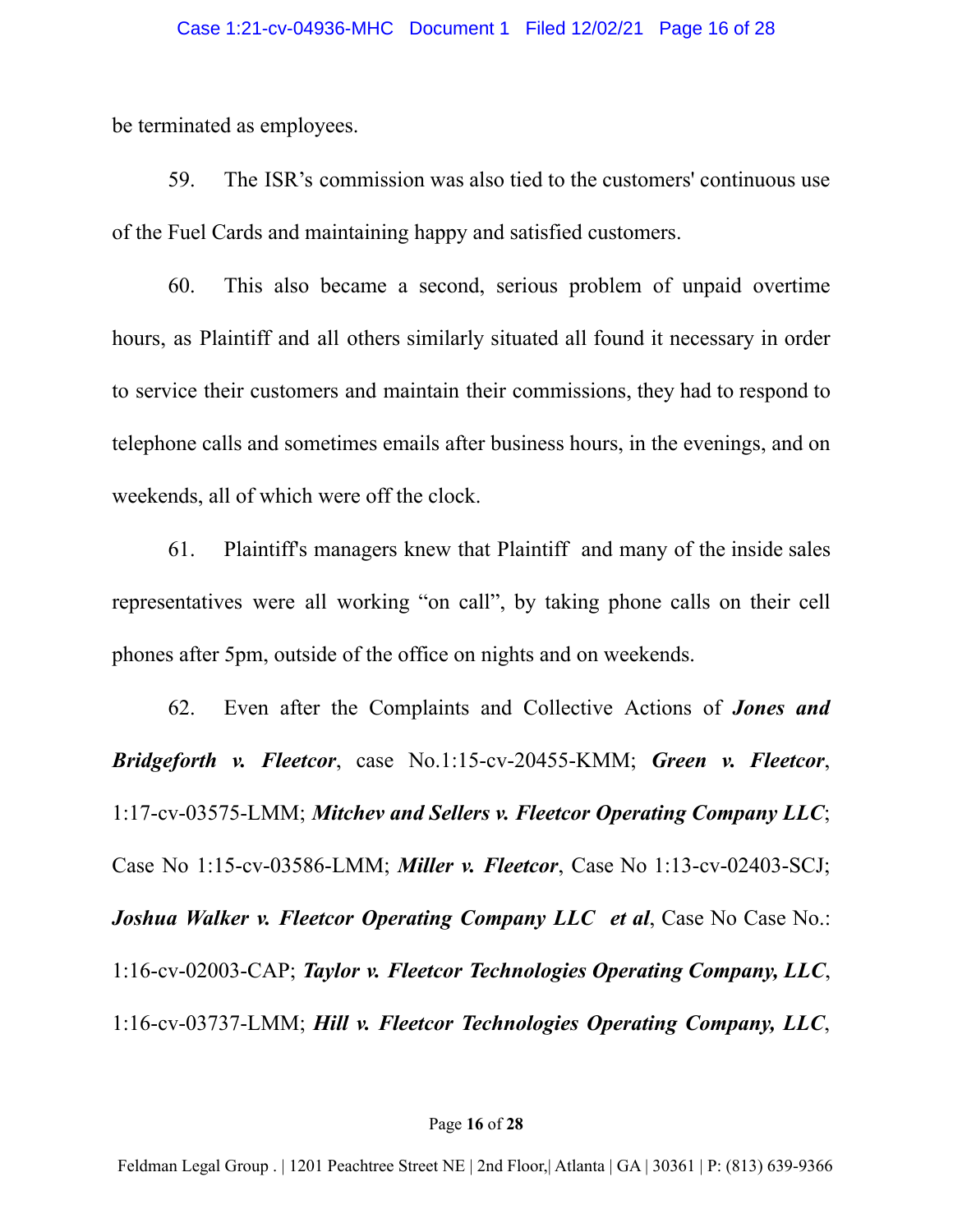1:17-cv-01324-WSD; and the pending FLSA case for Call Center CSR employees in the case of *Morrison v. Fleetcor Technologies Operating Company, LLC* Case No. 1:21-cv-03950-TWT, Fleetcor continued up to the present to permit, encourage and pressure inside sales representatives to work over 40 hours without paying premiums for all hours worked, including taking less than 30 minute bona fide, uninterrupted meal breaks.

63. During the entire time Plaintiff and those similarly situated worked for Fleetcor, it knew that the inside sales representatives were working overtime and also working off the clock.

64. Plaintiff was not part of the prior collective action cases in the above-referenced cases.

65. The unlawful pay practices of Fleetcor have continued throughout the period of time these other prior lawsuits are and were pending up through the present, as even employees up through the filing of the complaint here were working overtime hours, with the knowledge of Fleetcor without being paid a premium for those hours.

66. In other words, Fleetcor has never truly changed its unlawful pay practices to bring it within compliance of the FLSA and has continued to engage

#### Page **17** of **28**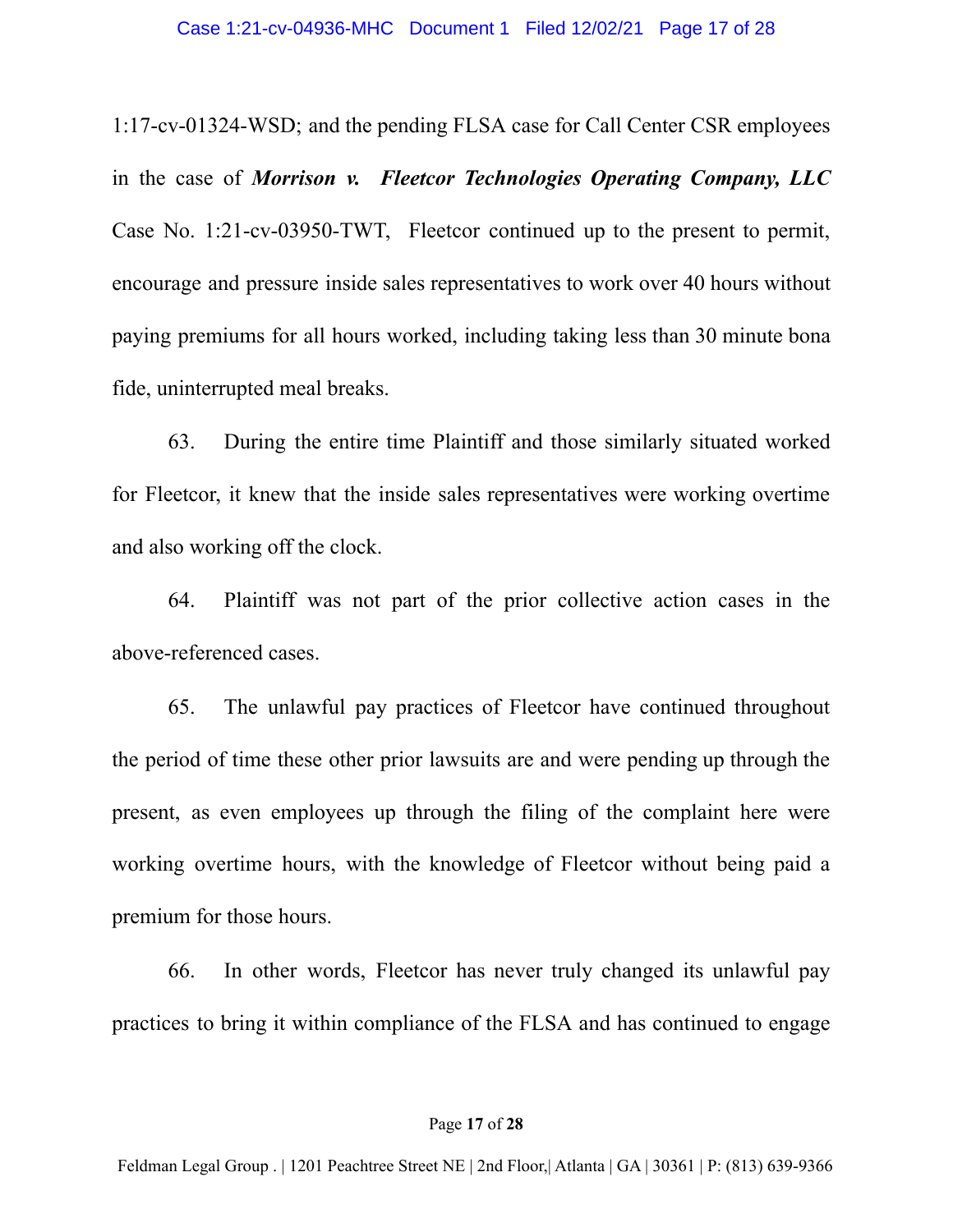in schemes to avoid paying overtime premiums and willfully underpaying overtime wages even when they did pay overtime wages.

## **COLLECTIVE ACTION ALLEGATIONS**

67. When Plaintiff was hired, he was hired in a wave with 25 to 35 other ISR and put into a formalized classroom type, standardized training program for about 3 weeks. This included classroom instruction, going into the "Training Bay" where they go through test runs of calls and communications with customers, and then out on the floor for supervised and monitored sales calls.

68. Thus, all ISR are trained to perform their jobs in identical means, and according to standardized scripts and procedures.

69. Plaintiff and other ISR do not negotiate or set their own prices.

70. ISR are either inbound sales reps, or outbound sales reps, or a combination; all of whom perform essentially the same job requirements and are paid on similar compensation plans.

71. Fleetcor also maintains other sales positions called "Account Managers," along with other variations of this title for the same job, whose job it is to upsell and continue to call upon existing customers to make additional sales.

72. Upon information and belief, the class or collective size of similarly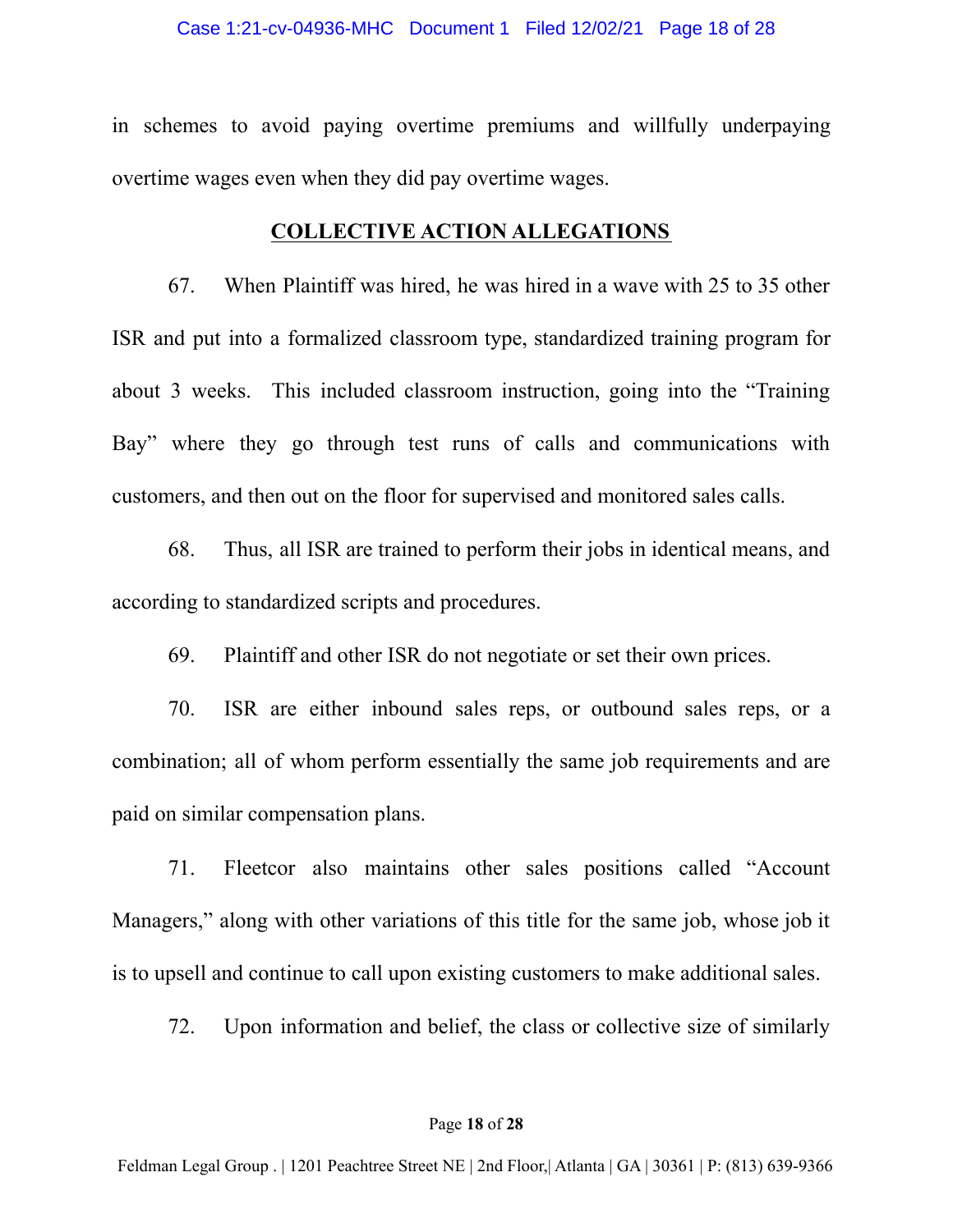#### Case 1:21-cv-04936-MHC Document 1 Filed 12/02/21 Page 19 of 28

situated ISR during the relevant class period is upwards of 750 employees, just in the Georgia offices, counting turnover during the past 3 years. When factoring in all ISR working remotely or from Kansas or other present or former offices, the class size may be approximately 1,200 or more persons.

73. Fleetcor housed fuel card inside sales representatives during some time in the past 3 years at both the Atlanta and Norcross office, and working remotely, especially since the Covid pandemic back in March to April 2020 and to the present.

74. Everyone of the overtime lawsuits closed resulted in Fleetcor paying owed wages to the participating party plaintiffs, but, and yet, Fleetcor has continued with its unlawful pay practices and has never properly paid overtime premiums at the correct and lawful rate of time and one half the regular rate of pay, instead, only paying overtime premiums based upon the base pay and not including the commissions in the overtime rates.

75. Despite Fleetcor being alerted of all the same claims as presented here by all the plaintiffs in these prior lawsuits, Fleetcor has continued to engage in willful violations of the FLSA and common unlawful pay practices, particularly, not properly compensating inside sales representatives for all overtime hours worked including by actions of: a) shaving hours; b) discouraging

#### Page **19** of **28**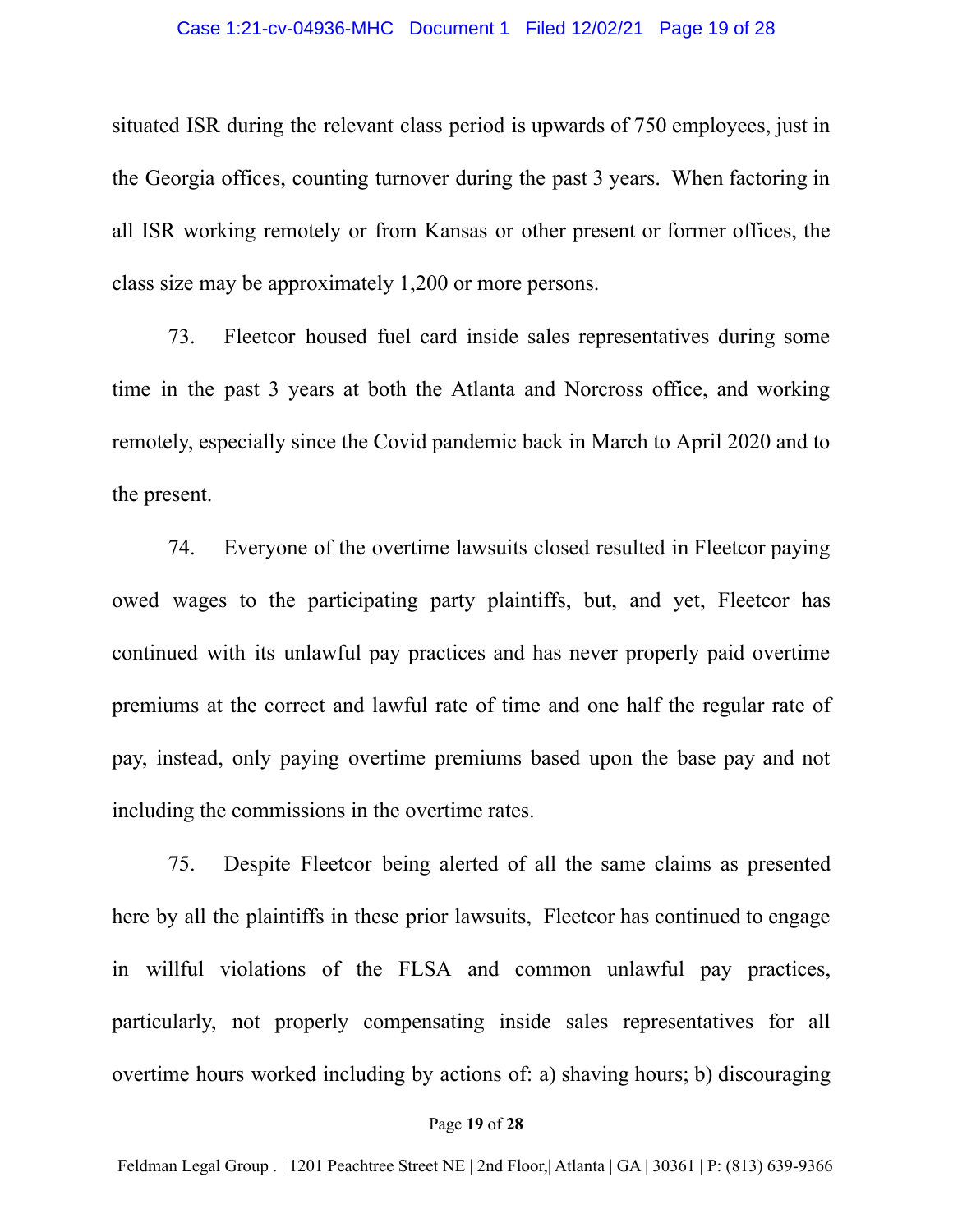#### Case 1:21-cv-04936-MHC Document 1 Filed 12/02/21 Page 20 of 28

reporting and working on the clock for all overtime hours; c) maintaining a De Facto policy against working on the clock for all overtime hours; d) permitting ISR to take less than bona fide meal breaks of 30 minutes or more uninterrupted, and d) underpaying them for overtime hours even when paid.

76. Plaintiff, and all other similarly situated inside sales representatives handle either inbound or outbound calls to sell gas or fuel cards to businesses.

77. Plaintiff and all other ISR are micro-managed and highly scrutinized on a daily and weekly basis with very little room if at all in deviating from strict regulated manners in which to perform their job duties and responsibilities.

78. Fleetcor was made aware by Plaintiff and other inside sales representatives of glitches and problems with the DAYFORCE time system, which has continued from the commencent by Fleetcor through the present.

79. Management also edited and shaved off overtime hours of ISR.

80. Inside sales representatives have had instances in which they could not log in when they started work, and had to wait for someone to figure out the problem, and on some occasions, inside sales representatives have reported that on one or more days, their login and logout times were missing from Dayforce or edited or changed, despite the employees working on those days and clocking in.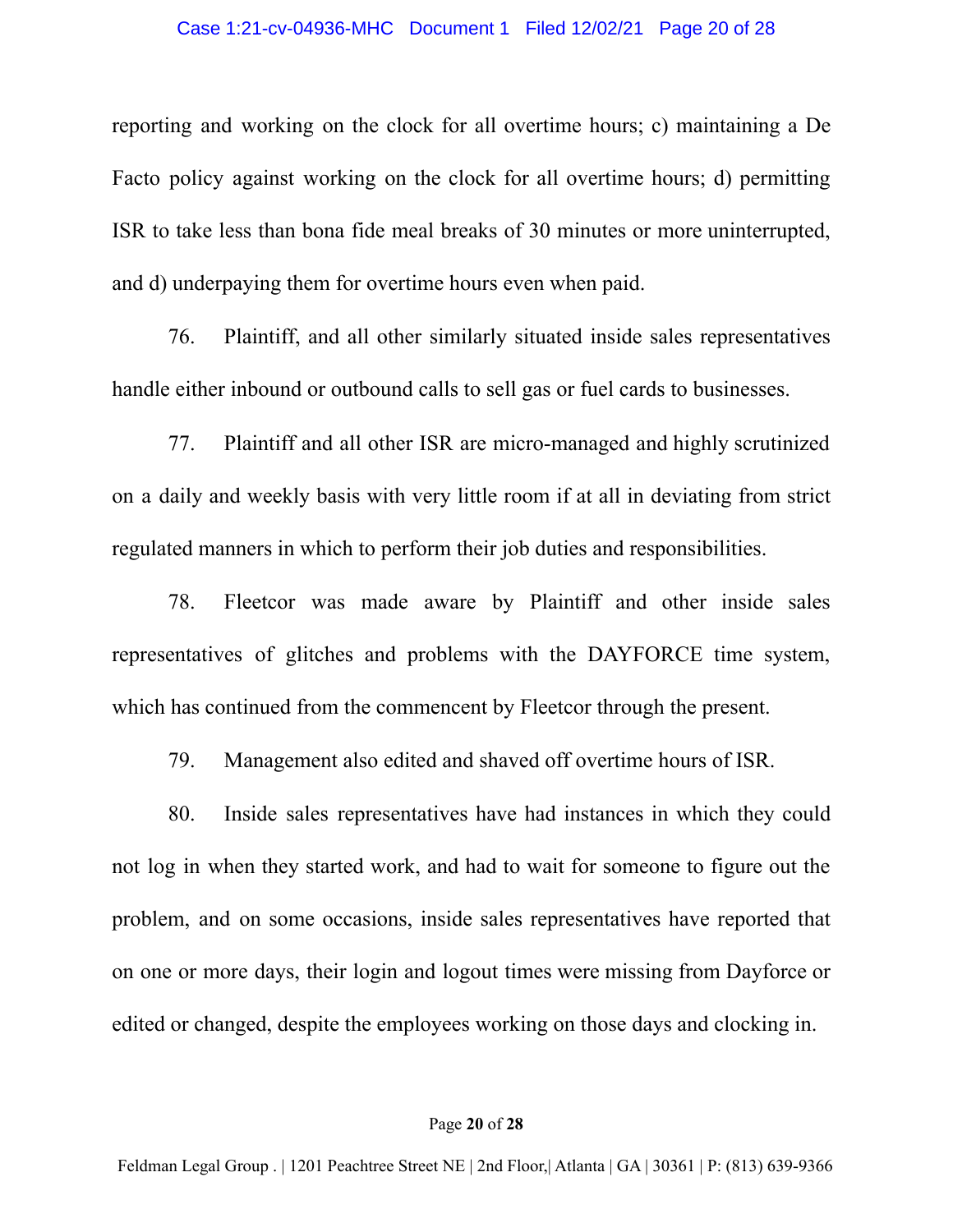#### Case 1:21-cv-04936-MHC Document 1 Filed 12/02/21 Page 21 of 28

81. As a result of these pervasive and routine errors, Plaintiff and all others similarly situated were not paid for all hours worked on some occasions.

82. Throughout the term of Plaintiff's employment when working in the office and even remotely, Fleetcor did not require inside sales representatives, including Plaintiff to go home or leave their jobs and desks at 5:00pm, nor prevent them from logging in before 8:00 am.

83. All ISR in the Georgia offices had standardized schedules of Monday to Friday, 8:00 am until 5:00 pm, with up to 1 hour for a meal break, thus a 45 hour workweek such that working through some or all of the meal breaks, and taking less than 30 minute lunches all resulted in overtime hours earned and worked.

84. Managers would leave and even tell inside sales representatives only to log off at 5:00 pm, but never instructed inside sales representatives to cease working at 5:00 pm.

85. Similarly, Fleetcor has continued to permit, allow and acquiesce throughout the relevant time period, inside sales representatives to take less than 30 minutes of bona fide uninterrupted lunch breaks without being paid back for all this time, most of which would be additional overtime hours

#### Page **21** of **28**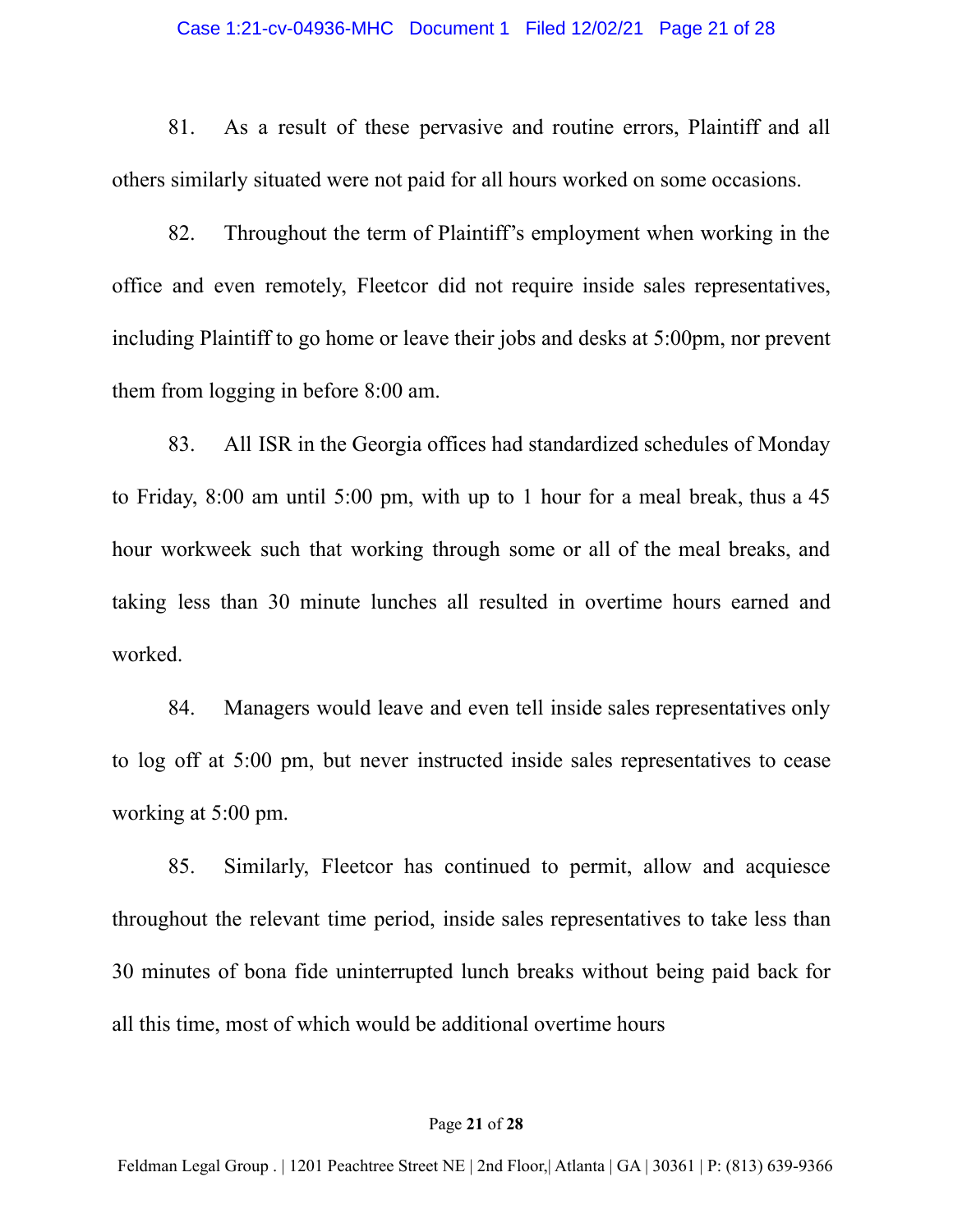86. Plaintiff brings this collective action lawsuit on behalf of himself and

all others similarly situated and proposes the following collective description:

All persons who perform(ed) work for Fleetcor as an inside sales representatives (ISR) handling outbound or inbound calls at any of its Georgia offices, including Atlanta, and Norcross, Wichita office and any other office in the U.S., or who worked remotely reporting to any Fleetcor office under any title, such as Account Manager, Territory Manager, Account Executive, Sales Consultant, Sales Representative, Elite Sales Rep, Business Developer at any time within the period of (3) years prior to the filing of this Complaint or who are currently employed with Fleetcor.

# **COUNT I VIOLATIONS OF THE FAIR LABOR STANDARDS ACT 29 USC** § **207**

87. Plaintiff realleges and incorporates by reference all above paragraphs as if fully set forth herein.

88. The FLSA requires employers to pay employees wages at a rate no less than one-and-a-half times their regular hourly rate of pay for all hours worked in excess of forty (40) hours in individual work weeks. 29 U.S.C. § 207.

89. Fleetcor, including both corporate Defendants, are individually and jointly an "employer" of Plaintiff and those similarly situated within the meaning of the FLSA.

90. Fleetcor is an "enterprise" as defined by the FLSA and is engaged in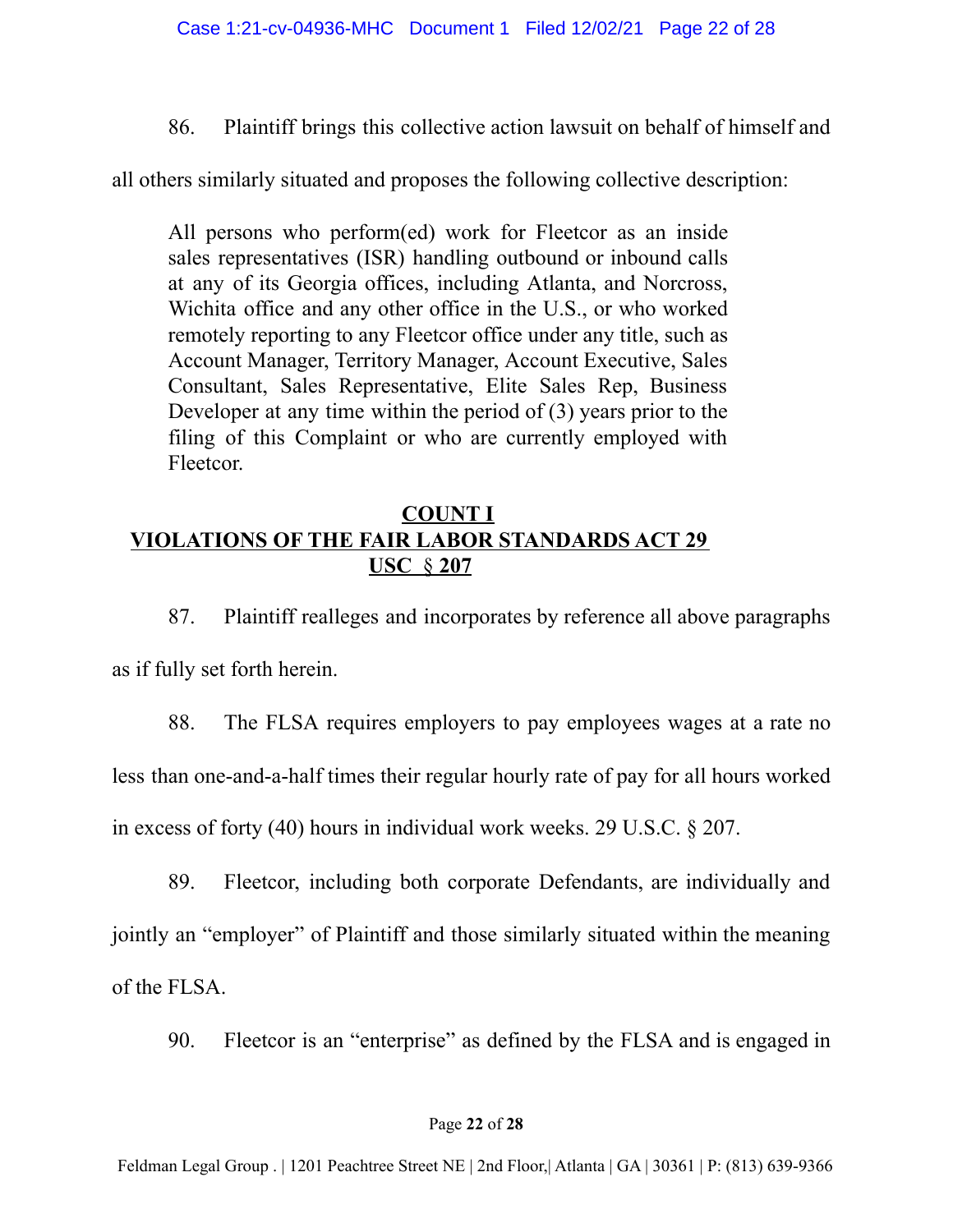interstate commerce.

91. Plaintiff and those similarly situated worked more than forty (40) hours in the workweeks going back three (3) years from the filing of this Complaint and did not receive overtime compensation for all of the overtime hours worked.

92. Plaintiff and those similarly situated worked overtime hours but were unlawfully paid time and one half just their base hourly rates of pay for overtime hours, and not the correct and lawful rates of time and one half their regular rates of pay including the sums of commissions in the regular rate and overtime rates paid.

93. Plaintiff and those similarly situated are not exempt employees under the FLSA or other Federal rules and regulations.

94. Fleetcor has willfully violated Section 207 of the FLSA and is liable for overtime wages for a three (3) year period of time preceding the filing of this complaint to the date of trial for Plaintiff and all others similarly situated.

95. The FLSA requires employers like Fleetcor to pay overtime premiums (wages) at time and ½ the employee's regular rate of pay, and which includes all remuneration, such as commissions, in the calculations. See 29 CFR

#### Page **23** of **28**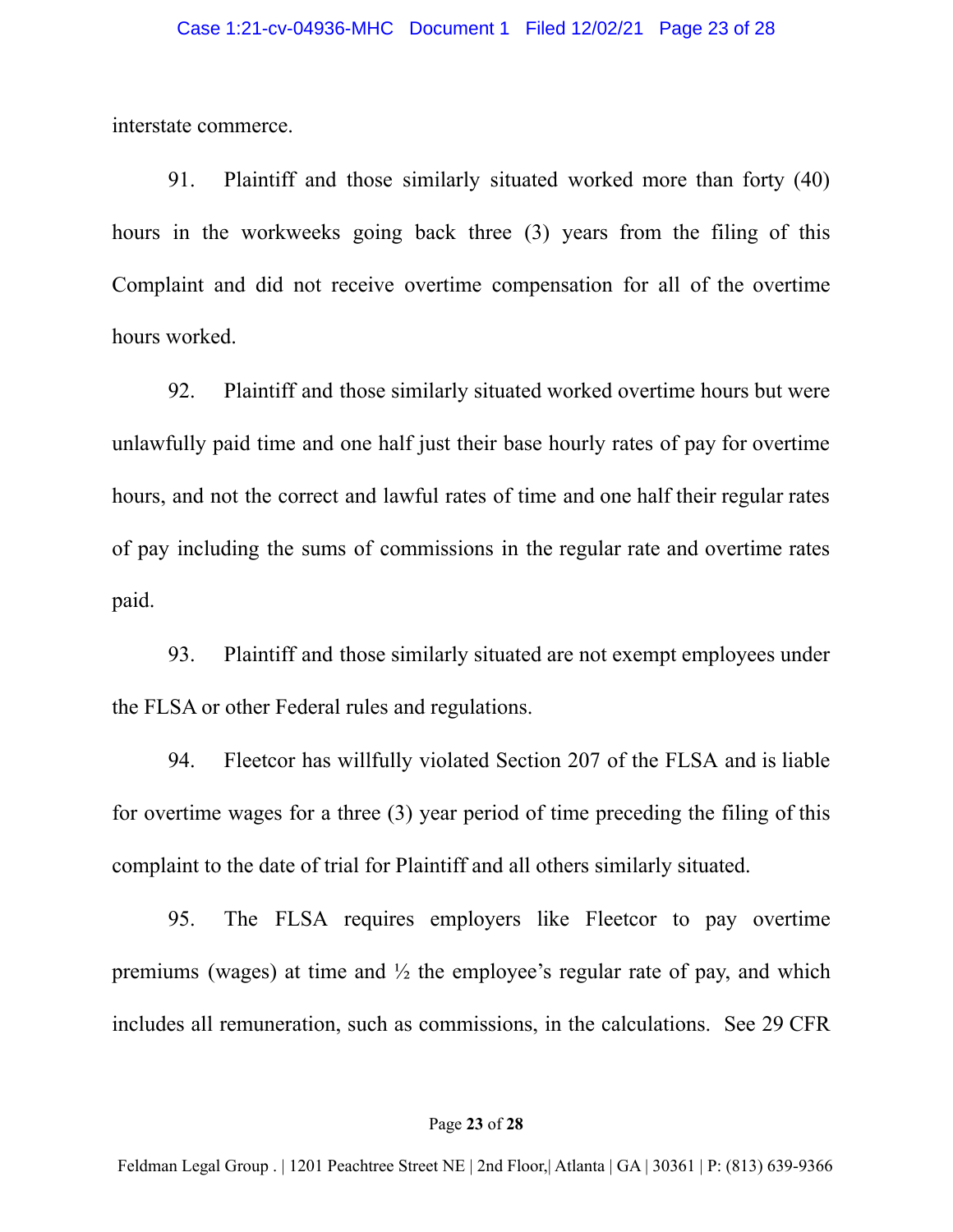§§ 778.108, 778.109.

96. Fleetcor has known for the past 7 years or more the requirements of the FLSA, its regulations of the correct and lawful overtime rates to be paid, and the requirement to include commissions in these rates, but willfully chose to steal these wages from Plaintiff and all ISR and violate the FLSA.

97. Fleetcor did not make a good faith effort to comply with the FLSA and owes Plaintiff and those similarly situated liquidated damages and an equal sum of all wages owed.

98. Fleetcor knew that Marion and those similarly situated were working overtime hours and willfully refused to pay Plaintiff and all similarly situated inside sales representatives overtime pay at one and a half times their regular rate of pay.

99. Fleetcor permitted ISR to suffer to work off the clock hours it knew and should have known were working off the clock in violation of the FLSA.

100. Fleetcor permitted ISR to suffer to work 9 hour work days or more, taking less than bona fide, uninterrupted meal breaks of 30 minutes or more in violation of 29 CFR § 785.19 - Meal, and further never informed ISR that taking less than bona fide meal breaks required Fleetcor to credit them with 30 minutes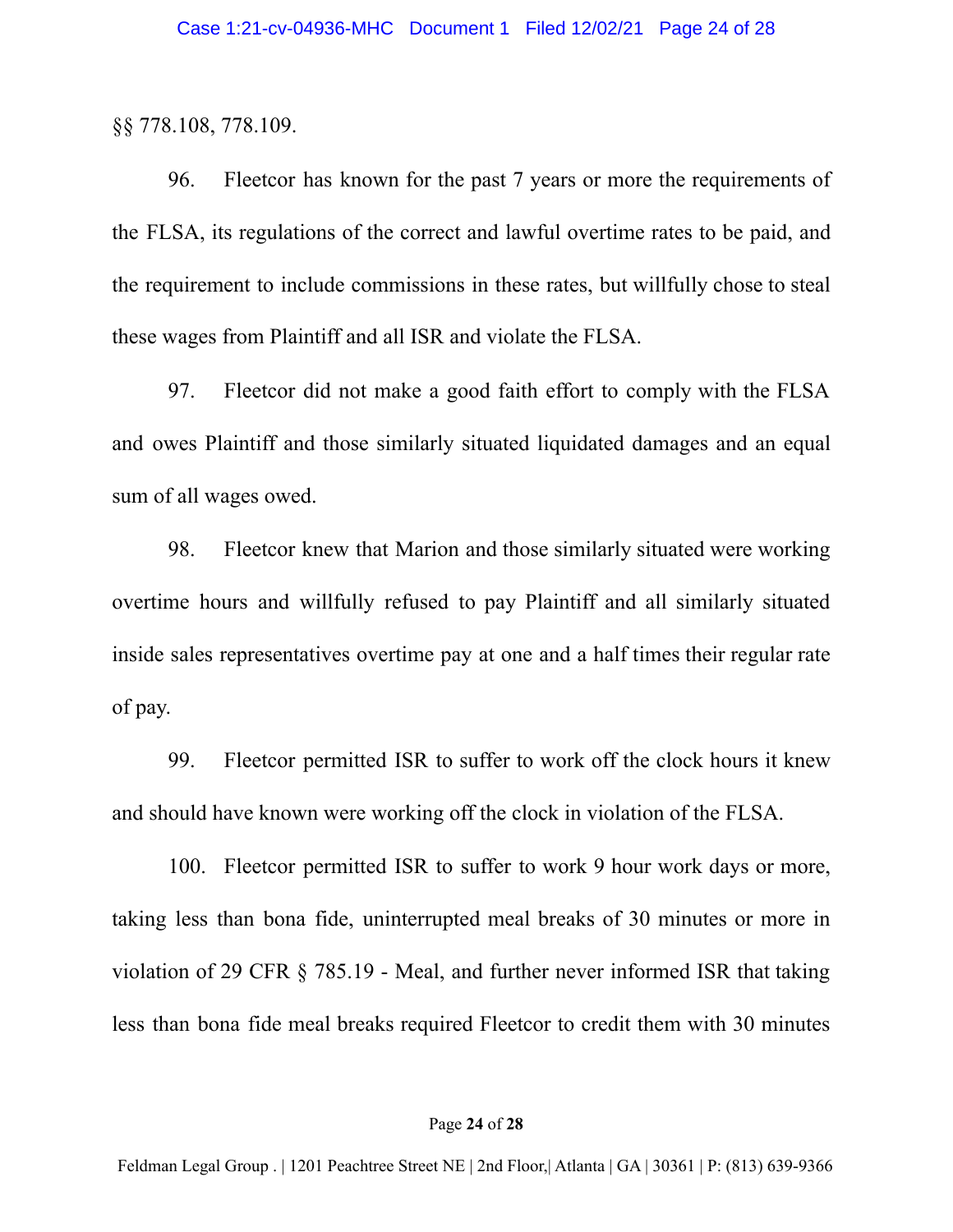of time and thus additional overtime hours for each instance, or at a minimum, credit them the meal break times they took less than 30 minutes, back as on the clock times.

101. Fleetcor unlawfully edited and shaved off overtime hours from Plaintiff's time records and upon information and belief, for other ISR.

102. Fleetcor also willfully failed to pay overtime at the proper rate of one and one half time the employees' regular rate of pay including the value of all commissions and bonuses earned.

103. Fleetcor at times during the relevant 3 year period preceding the filing of this complaint, maintained a De Facto policy against working more than 40 hours on the clock and discouraged ISR from working overtime hours on the clock, but meanwhile pressured them to hit goals, meet quotes and KPI and to do what it takes under threats and warnings of discipline and even termination of employment.

104. Fleetcor has also violated the record keeping provision of the FLSA, 29 CFR 516.2, which mandates that an Employer record and track all the hours of non-exempt employees.

105. Because of these unlawful pay practices presented here, which have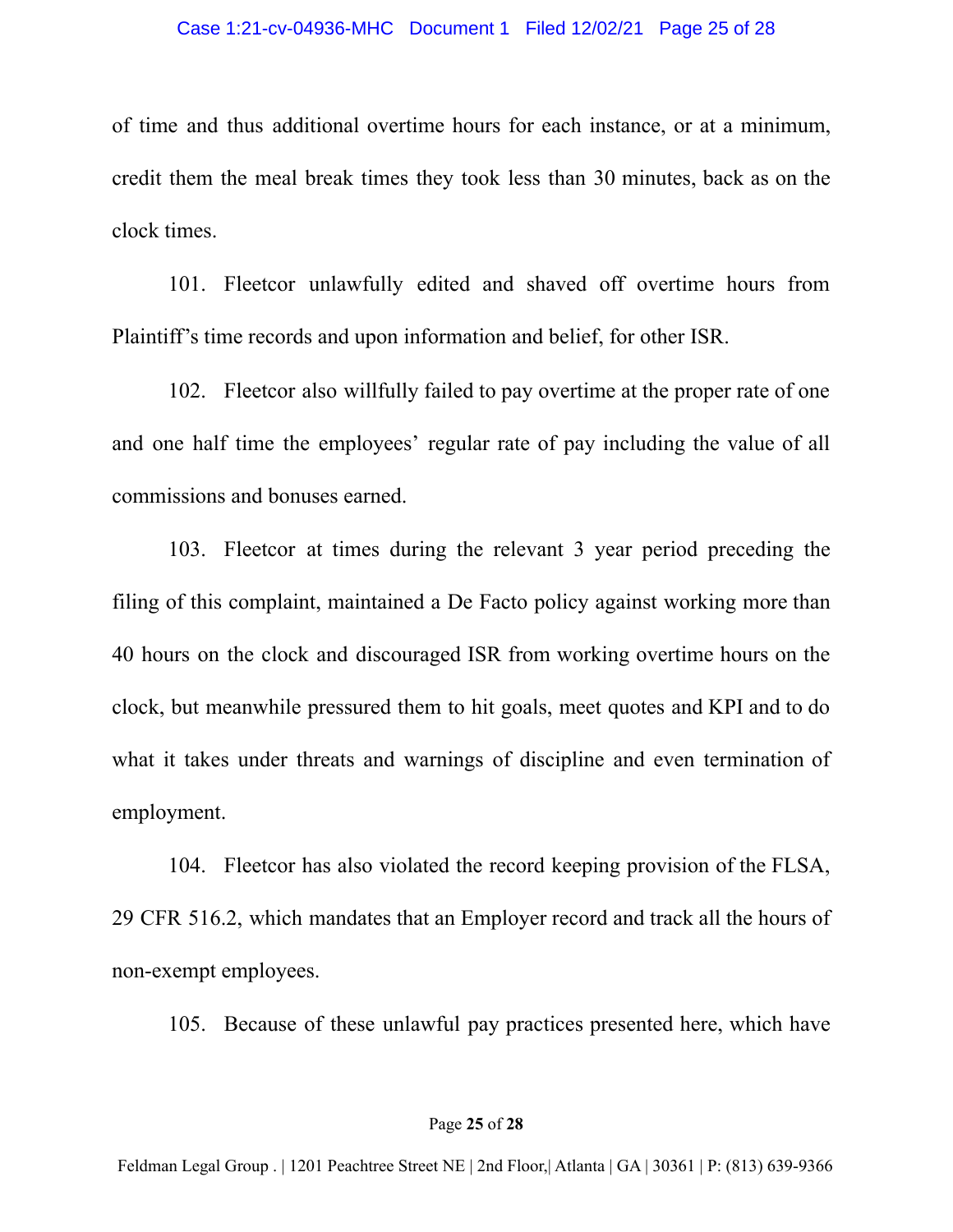continued in the past three years up through the present, Plaintiff and those similarly situated have suffered lost wages and damages, including underpayment and non-payment of overtime wages.

**WHEREFORE**, Plaintiff, individually and on behalf of all others similarly situated, requests from this Court and demands judgment as follows:

- a. An order conditionally and finally certifying this case to proceed collectively;
- b. Appointment of the Plaintiff as class representative;
- c. Appointment of the undersigned as attorney of record for the collective class;
- d. Authorization for the issuance of a notice to all similarly situated former and current inside sales representatives of Fleetcor that apprise the putative class and notify them of the pendency of this action and provides them with the opportunity to assert timely FLSA claims by the filing of individual consent to join forms;
- e. A Judgement finding Plaintiff and those similarly situated are entitled to overtime pay at one and a half times their regular rate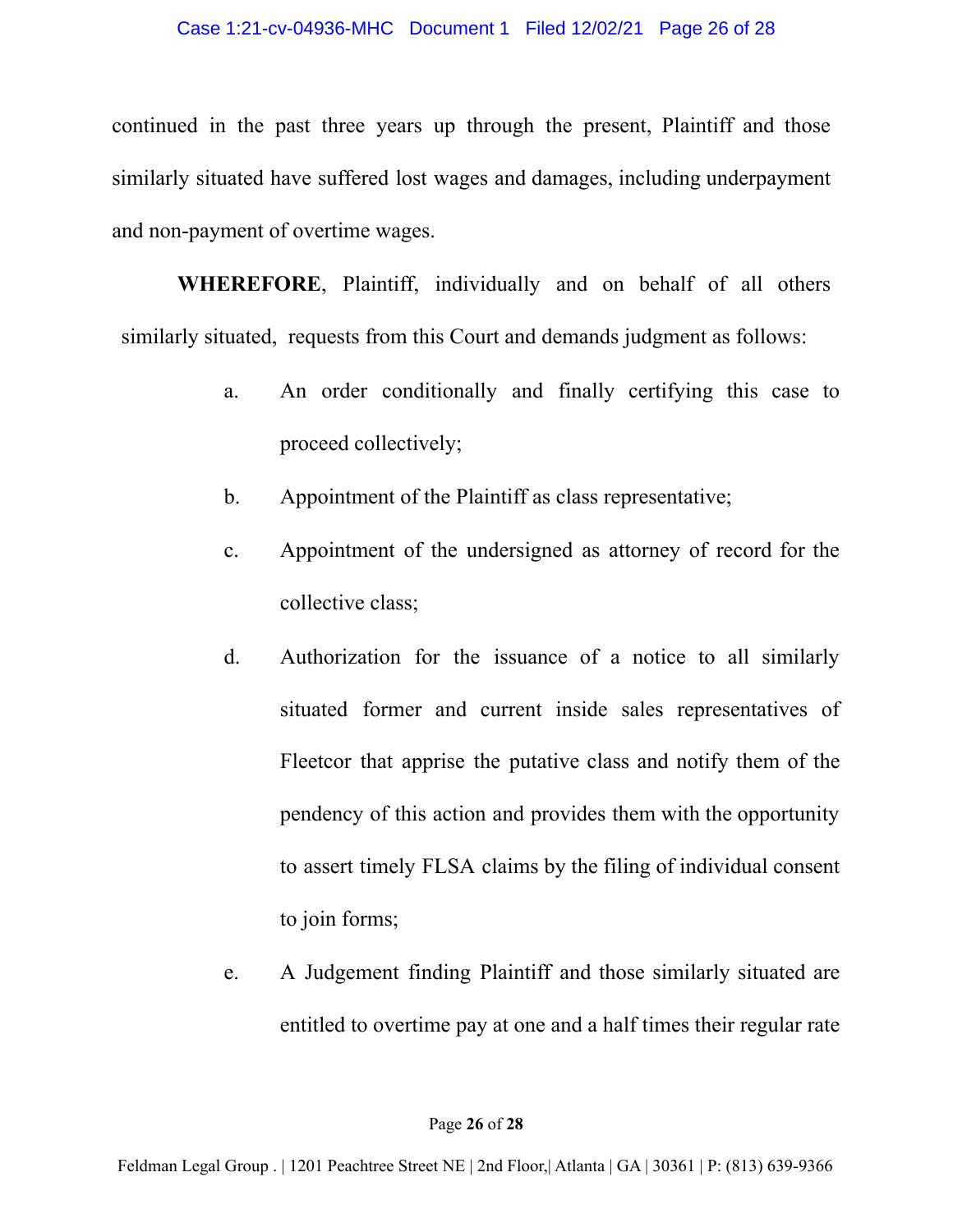for all unpaid overtime hours worked and for the balance of underpayment of overtime wages for all prior overtime hours worked;

- f. Judgement against the Defendants Jointly and severally, finding they violated the FLSA;
- g. Judgement against the Defendants finding they acted willfully and in bad faith;
- h. Award of liquidated damages under the FLSA for all wages awarded;
- i. Special service award to Plaintiff for service as class representative;
- j. Award of Plaintiff's attorneys' fees, costs, and expenses;
- k. An Injunction barring Defendants' continued violations of the FLSA for the unlawful pay practices complained of herein; and
- l. All other equitable or legal relief the Court should deem necessary and just.

Respectfully submitted,